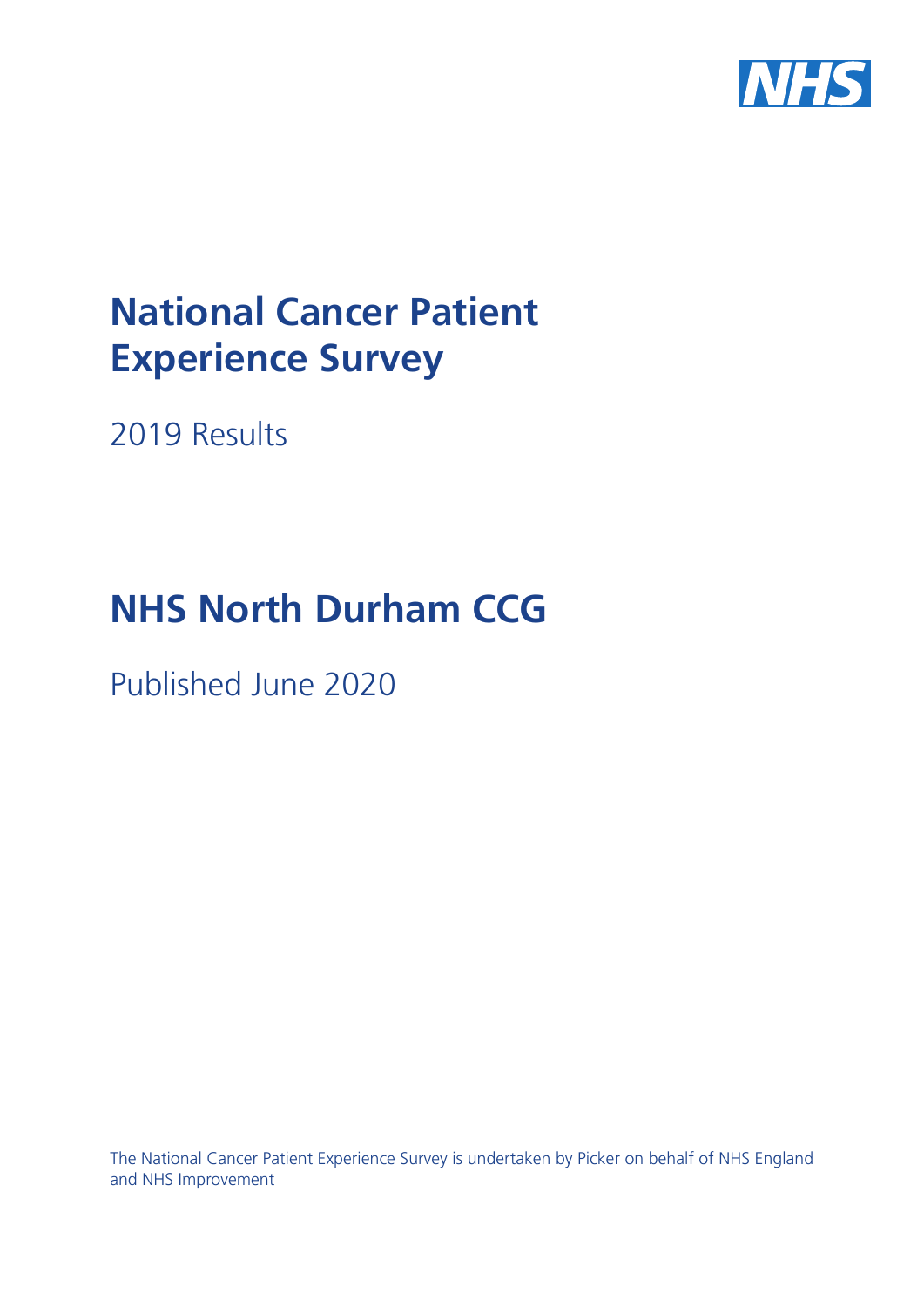# **Executive Summary** Case Mix Adjusted scores

### **Cancer Dashboard Questions**

The following seven questions are included in phase 1 of the Cancer Dashboard developed by Public Health England and NHS England:

Q61. Patient's average rating of care scored from very poor to very good

| $\Omega$ | $\overline{2}$                                                | 3 | 4 | 5 | 6 | 7 | 8   | 9 | 10                                                                                            |
|----------|---------------------------------------------------------------|---|---|---|---|---|-----|---|-----------------------------------------------------------------------------------------------|
|          |                                                               |   |   |   |   |   | 8.8 |   |                                                                                               |
|          |                                                               |   |   |   |   |   |     |   | Q18. Patient definitely involved as much as they wanted in decisions about care and treatment |
|          |                                                               |   |   |   |   |   |     |   | Q19. Patient given the name of a CNS who would support them through their treatment           |
|          | Q20. Patient found it very or quite easy to contact their CNS |   |   |   |   |   |     |   |                                                                                               |
|          |                                                               |   |   |   |   |   |     |   | Q39. Patient always felt they were treated with respect and dignity while in hospital         |
|          | leaving hospital                                              |   |   |   |   |   |     |   | Q41. Hospital staff told patient who to contact if worried about condition or treatment after |
| 64%      | treatment                                                     |   |   |   |   |   |     |   | Q55. General practice staff definitely did everything they could to support patient during    |

### **Questions Outside Expected Range**

|                                                                                                       |            | Case Mix Adjusted Scores   |                            |                   |
|-------------------------------------------------------------------------------------------------------|------------|----------------------------|----------------------------|-------------------|
|                                                                                                       | 2019 Score | Lower<br>Expected<br>Range | Upper<br>Expected<br>Range | National<br>Score |
| Q20. Patient found it very or quite easy to contact their CNS                                         | 90%        | 80%                        | 89%                        | 85%               |
| Q54. GP given enough information about patient's condition and treatment                              | 98%        | 93%                        | 98%                        | 95%               |
| Q59. Patient felt length of time for attending clinics and appointments for cancer was about<br>right | 79%        | 62%                        | 76%                        | 69%               |

|                                                                                                  |            | Case Mix Adjusted Scores   |                            |                   |
|--------------------------------------------------------------------------------------------------|------------|----------------------------|----------------------------|-------------------|
|                                                                                                  | 2019 Score | Lower<br>Expected<br>Range | Upper<br>Expected<br>Range | National<br>Score |
| Q22. Hospital staff gave information about support or self-help groups for people with<br>cancer | 82%        | 84%                        | 92%                        | 88%               |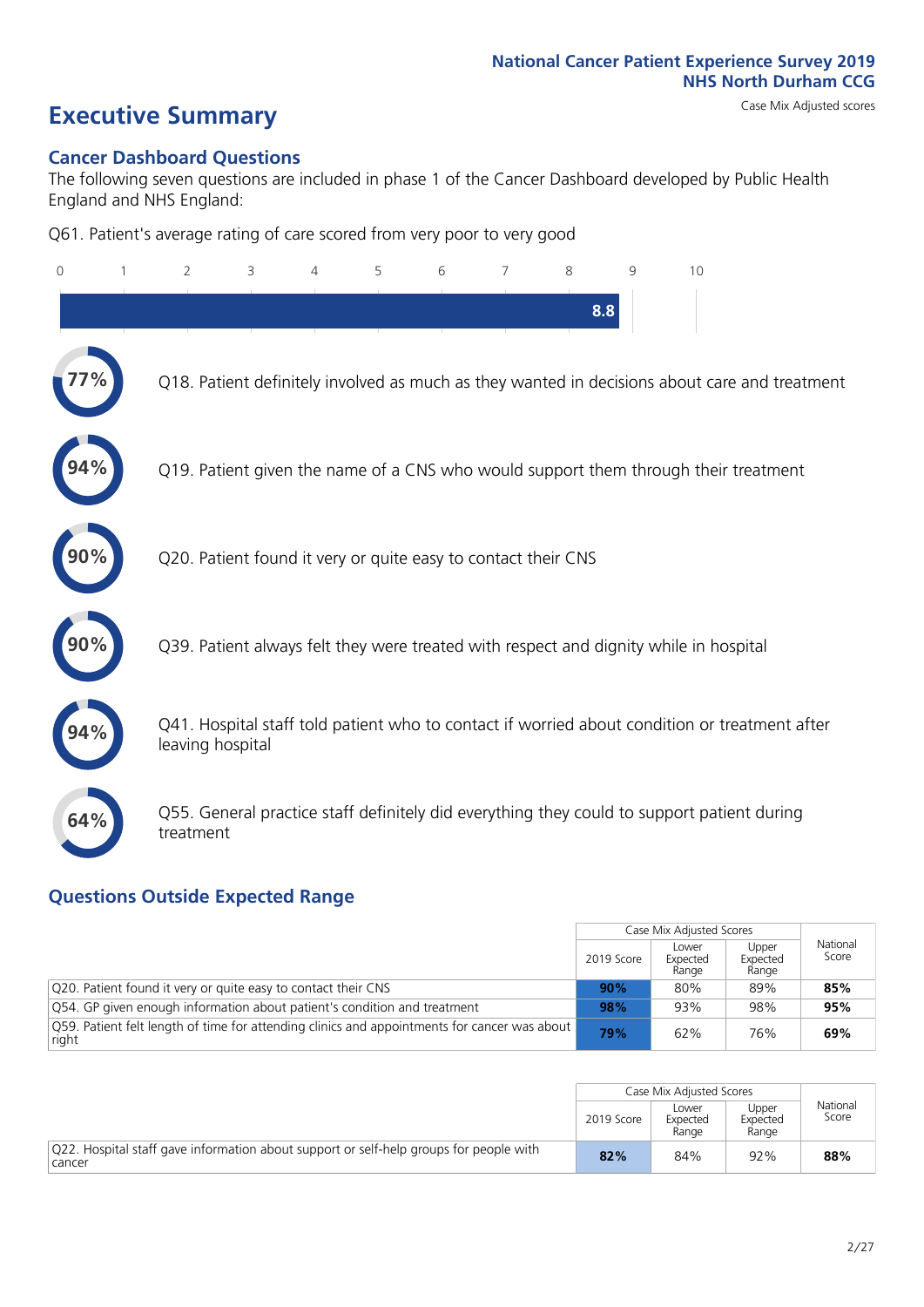# **Introduction**

The National Cancer Patient Experience Survey 2019 is the ninth iteration of the survey first undertaken in 2010. It has been designed to monitor national progress on cancer care; to provide information to drive local quality improvements; to assist commissioners and providers of cancer care; and to inform the work of the various charities and stakeholder groups supporting cancer patients.

The survey was overseen by a national Cancer Patient Experience Advisory Group. This Advisory Group set the principles and objectives of the survey programme and guided questionnaire development. The survey was commissioned and managed by NHS England. The survey provider, Picker, is responsible for designing, running and analysing the survey.

The 2019 survey involved 143 NHS Trusts. Out of 111,366 people, 67,858 people responded to the survey, yielding a response rate of 61%.

# **Methodology**

### **Eligibility, eldwork and survey methods**

The sample for the survey included all adult (aged 16 and over) NHS patients, with a confirmed primary diagnosis of cancer, discharged from an NHS Trust after an inpatient episode or day case attendance for cancer related treatment in the months of April, May and June 2019. The fieldwork for the survey was undertaken between December 2019 and March 2020.

As in the previous four years, the survey used a mixed mode methodology. Questionnaires were sent by post, with two reminders where necessary, but also included an option to complete the questionnaire online. A Freephone helpline and email was available for respondents to opt out, ask questions about the survey, enable them to complete their questionnaire over the phone and provide access to a translation and interpreting facility for those whose first language was not English.

### **Case-mix adjustment**

Both unadjusted and adjusted scores are presented in this report. Case-mix adjusted scores allows us to account for the impact that differing patient populations might have on results. By using the case-mix adjusted estimates we can obtain a greater understanding of how a CCG is performing given their patient population. The factors taken into account in this case-mix adjustment are gender, age, ethnic group, deprivation, and tumour group.

### **Scoring methodology**

Fifty-two questions from the questionnaire are scored as these questions relate directly to patient experience. For all but one question (Q61), scores are presented as the percentage of positive responses out of all scored responses. For Q61, respondents rate their overall care on a scale of 0 to 10, of which the average was calculated for this question's presented score. The percentages in this report have been rounded to the nearest percentage point. Therefore, in some cases the figures do not appear to add up to 100%.

### **Statistical significance**

In the reporting of 2019 results, appropriate statistical tests have been undertaken to identify unadjusted scores for which the change over time is 'statistically significant'. Thirty-seven scored questions in 2019 have been compared with those of 2018 and a statistically significant change between the two years has been reported where identified.

For the scored questions that are comparable beyond 2018, statistically significant change over the five years has also been reported where identified. A statistically significant difference means that the change in the result is very unlikely to have occurred by sampling variation.

### **Suppression**

### **Question-level suppression**

For scores where the base size per question is  $<$ 21, the score will be suppressed and replaced with an asterisk (\*). The base size will include neutral response options.

### **Double suppression**

If any group within a particular sub-group breakdown (such as the tumour group breakdown) has <21 responses, then the figure for this particular group is suppressed and replaced with an asterisk (\*). If there is only one group within the sub-group breakdown that has <21 respondents, and is therefore suppressed, the group with the next lowest number of respondents is also supressed and replaced with an asterisk (\*) (regardless if it is greater than or less than 21).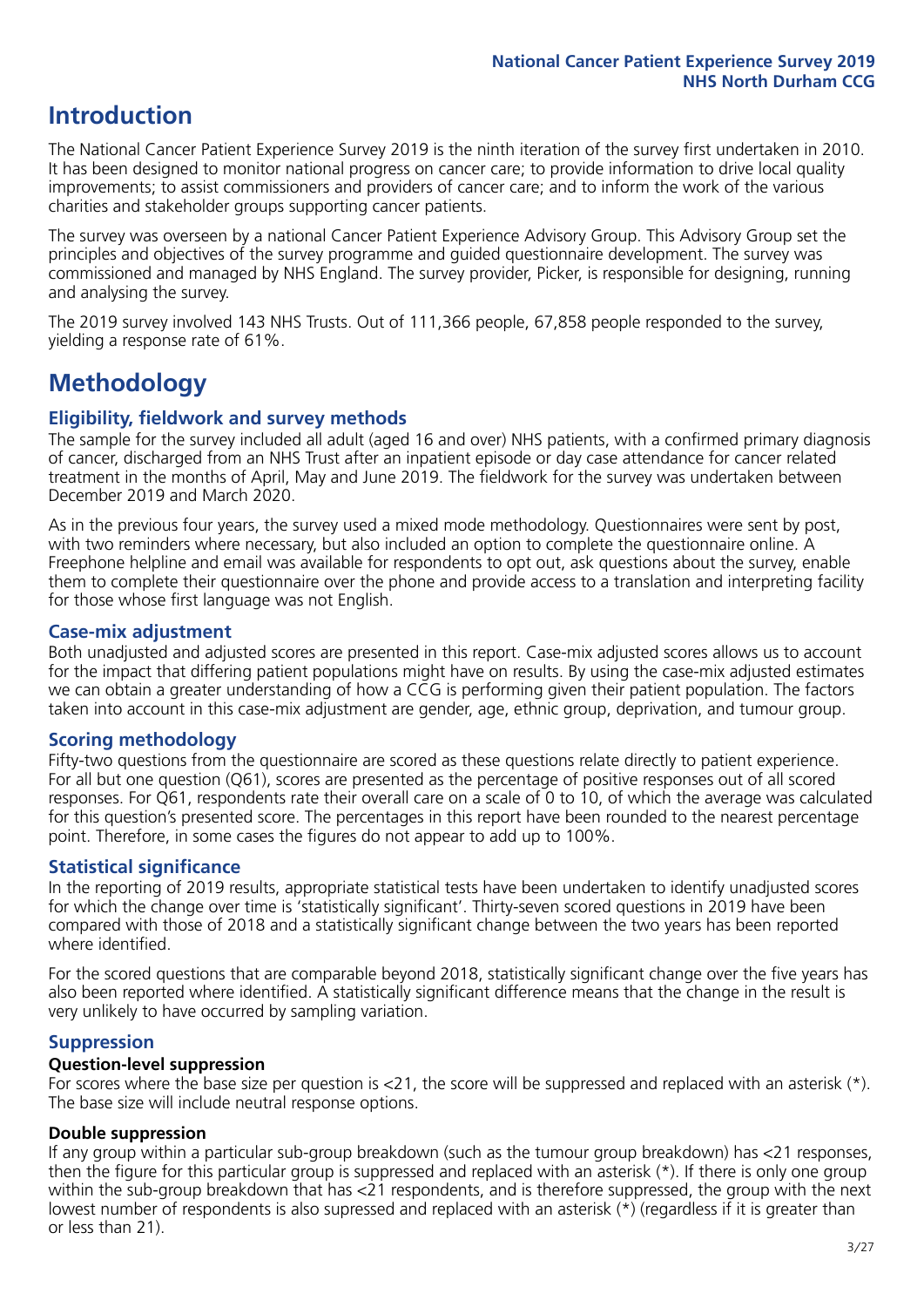# **Understanding the results**

This report shows how this CCG scored for each question in the survey, compared with national results and previous year's results. It is aimed at helping individual CCGs to understand their performance and identify areas for local improvement. Below is a description of the type of results presented within this report and how to understand them.

### **Expected range charts**

The expected range charts in this report show a bar with the lowest and highest score received for each question nationally. Within this bar, an expected range is given (in grey) and a black diamond represents the actual score for this CCG.

CCGs whose score is above the upper limit of the expected range (in the dark blue) are positive outliers, with a score statistically significantly higher than the national mean. This indicates that the CCG performs better than what CCGs of the same size and demographics are expected to perform. The opposite is true if the score is below the lower limit of the expected range (in the light blue); these are negative outliers. For scores within the expected range (in the grey), the score is what we would expect given the CCG's size and demographics.

### **Comparability tables**

The comparability tables show the 2018 and 2019 unadjusted scores for this CCG for each scored question. If there is a significant change from 2018 and 2019 or overall from 2015 to 2019, an arrow will be presented for the direction of change. The adjusted 2019 score will also be presented for each scored question along with the lower and upper expected range and national score. Scores above the upper limit of the expected range will be highlighted dark blue, scores below the lower limit of the expected range will be highlighted light blue, and scores within the lower and upper limit of the expected ranges will be highlighted grey.

### **Tumour type tables**

The tumour type tables show the unadjusted scores for each scored question for each of the 13 tumour groups. The national score for that tumour group is also shown. Unadjusted scores for the same tumour type across different CCGs may not be comparable, as they do not account for the impact that differing patient populations might have on results. Central nervous system is abbreviated as 'CNS' and lower gastrointestinal tract is abbreviated as 'LGT' throughout this report.

### **Year on year charts**

The year on year charts show five columns representing the unadjusted scores of the last five years (2015, 2016, 2017, 2018 and 2019) for each scored question.

### **Notes on specific questions**

Following the development phase of the 2019 survey, several changes were made to the questionnaire. Six scored questions were amended (Q5, Q18, Q30, Q35, Q56 and Q60) and one non-scored question (Q29) was amended that impacted the comparability of questions Q30 to Q41. Of all questions changed or impacted by change, only Q60 is presented with historical comparisons; though the results should be interpreted with caution.

### **Unadjusted data and case-mix adjusted data**

Unadjusted data should be used to see the actual responses from patients relating to the CCG. Case-mix adjusted data, together with expected ranges, should be used to understand whether the results are significantly higher or lower than national results taking account of the patient mix.

# **Further information**

This research was carried out in accordance with the international standard for organisations conducting social research (accreditation to ISO20252:2012; certificate number GB08/74322). The 2019 survey data has been produced and published in line with the Code of Practice for Official Statistics.

For more information on the methodology, please see the Technical Document. It can be viewed along with the 2019 questionnaire and survey quidance on the website at [www.ncpes.co.uk](https://www.ncpes.co.uk/supporting-documents). For all other outputs at National, Trust, CCG and Cancer Alliance level, please see the PDF reports, Excel tables and dashboards at [www.ncpes.co.uk.](https://www.ncpes.co.uk/current-results)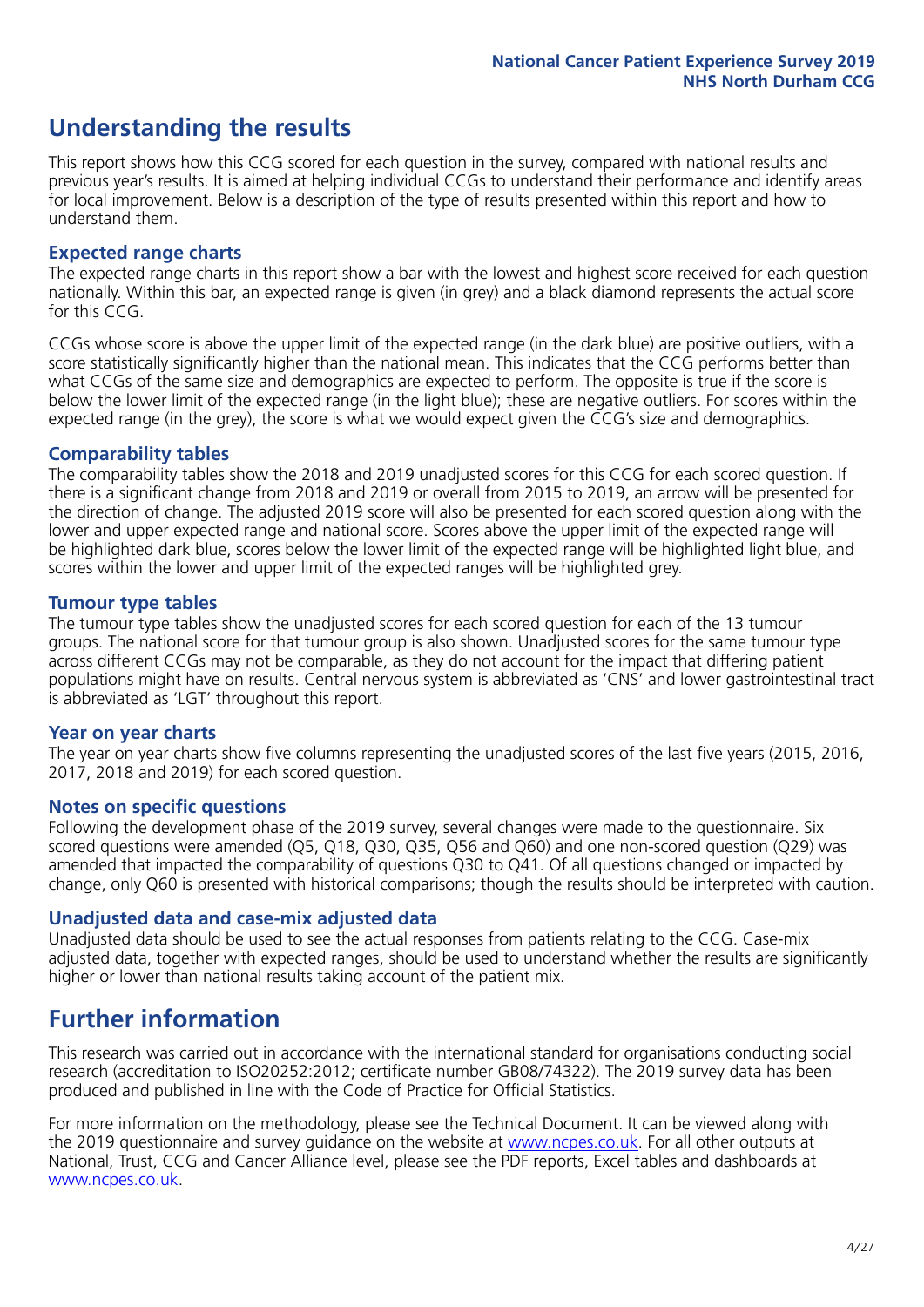### **Response Rate**

### **Overall Response Rate**

335 patients responded out of a total of 534 patients, resulting in a response rate of 63%.

|            | Sample Size | Adjusted<br>Sample | Completed | Response Rate |
|------------|-------------|--------------------|-----------|---------------|
| <b>CCG</b> | 579         | 534                | 335       | 63%           |
| National   | 119.855     | 111.366            | 67.858    | 61%           |

### **Respondents by Survey Type**

|                            | Number of<br>Respondents |
|----------------------------|--------------------------|
| Online                     | 29                       |
| Paper                      | 306                      |
| Phone                      |                          |
| <b>Translation Service</b> |                          |

### **Respondents by Tumour Group**

|                      | Number of<br>Respondents |
|----------------------|--------------------------|
| Brain / CNS          | 4                        |
| <b>Breast</b>        | 60                       |
| Colorectal / LGT     | 27                       |
| Gynaecological       | 20                       |
| Haematological       | 46                       |
| <b>Head and Neck</b> | 8                        |
| Lung                 | 29                       |
| Prostate             | 25                       |
| Sarcoma              | Ω                        |
| Skin                 | 12                       |
| <b>Upper Gastro</b>  | 11                       |
| Urological           | 52                       |
| Other                | 41                       |

### **Respondents by Age and Gender**

Respondents year of birth has been used to determine age. This information has been amalgamated into 8 age bands. The age and gender distribution for the CCG was as follows:

|        | Age 16-24 | Age 25-34 | Age 35-44 | Age 45-54 | Age 55-64 | Age 65-74 | Age 75-84 | Age 85+ | Total |
|--------|-----------|-----------|-----------|-----------|-----------|-----------|-----------|---------|-------|
| Male   |           |           |           |           | 30        | 65        | 42        | 10      | 158   |
| Female |           |           |           | 30        | 50        | 47        | 35        |         | .     |
| Total  |           |           |           | 39        | 80        | 112       |           | 16      | 335   |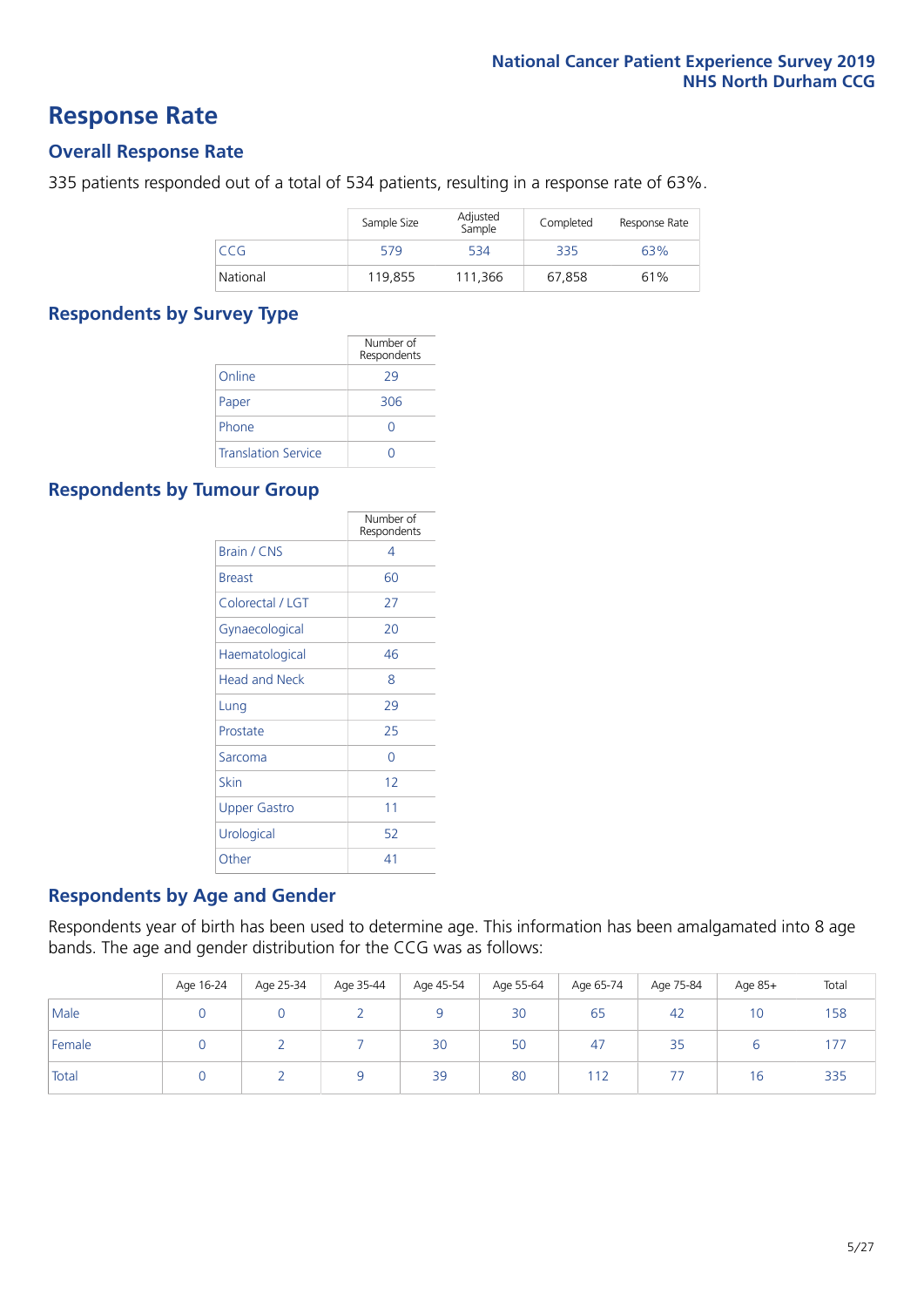# **Expected Range Charts**

| Lower Expected Range<br>Average                                                                                                                                                                                                                                                                                                                                                                                                                                                                                             |    |     | Upper Expected Range |     |     |     |            | Case Mix Adjusted Score |                          |                   |          |
|-----------------------------------------------------------------------------------------------------------------------------------------------------------------------------------------------------------------------------------------------------------------------------------------------------------------------------------------------------------------------------------------------------------------------------------------------------------------------------------------------------------------------------|----|-----|----------------------|-----|-----|-----|------------|-------------------------|--------------------------|-------------------|----------|
| <b>SEEING YOUR GP</b><br>Q1. Saw GP once or twice before being told they needed to go to<br>hospital<br>Q2. Patient thought they were seen as soon as necessary                                                                                                                                                                                                                                                                                                                                                             | 0% | 10% | 20%                  | 30% | 40% | 50% | 60%        | 70%                     | 80%<br>79%               | 85%               | 90% 100% |
| <b>DIAGNOSTIC TESTS</b><br>Q5. Received all the information needed about the test<br>Q6. The length of time waiting for the test to be done was about<br>right<br>Q7. Test results explained in completely understandable way                                                                                                                                                                                                                                                                                               | 0% | 10% | 20%                  | 30% | 40% | 50% | 60%        | 70%                     | 80%<br>78%               | 93%<br>87%        | 90% 100% |
| <b>FINDING OUT WHAT WAS WRONG WITH YOU</b><br>Q10. Patient told they could bring a family member or friend when<br>first told they had cancer<br>Q11. Patient felt they were told sensitively that they had cancer<br>Q12. Patient completely understood the explanation of what was<br>wrong<br>Q13. Patient given easy to understand written information about<br>the type of cancer they had                                                                                                                             | 0% | 10% | 20%                  | 30% | 40% | 50% | 60%        | 70%<br>71%              | 80%<br>77%<br>84%<br>79% |                   | 90% 100% |
| <b>DECIDING THE BEST TREATMENT FOR YOU</b><br>Q14. Patient felt that treatment options were completely explained<br>Q15. Patient felt possible side effects were definitely explained in<br>an understandable way<br>Q16. Patient definitely given practical advice and support in dealing<br>with side effects of treatment<br>Q17. Patient definitely told about side effects that could affect<br>them in the future<br>Q18. Patient definitely involved as much as they wanted in<br>decisions about care and treatment | 0% | 10% | 20%                  | 30% | 40% | 50% | 60%<br>60% | 70%<br>74%<br>68%       | 80%<br>77%               | 86%               | 90% 100% |
| <b>CLINICAL NURSE SPECIALIST (CNS)</b><br>Q19. Patient given the name of a CNS who would support them<br>through their treatment<br>Q20. Patient found it very or quite easy to contact their CNS<br>Q21. Patient got understandable answers to important questions<br>all or most of the time                                                                                                                                                                                                                              | 0% |     | 10% 20%              | 30% | 40% | 50% | 60%        | 70%                     | 80%                      | 94%<br>90%<br>86% | 90% 100% |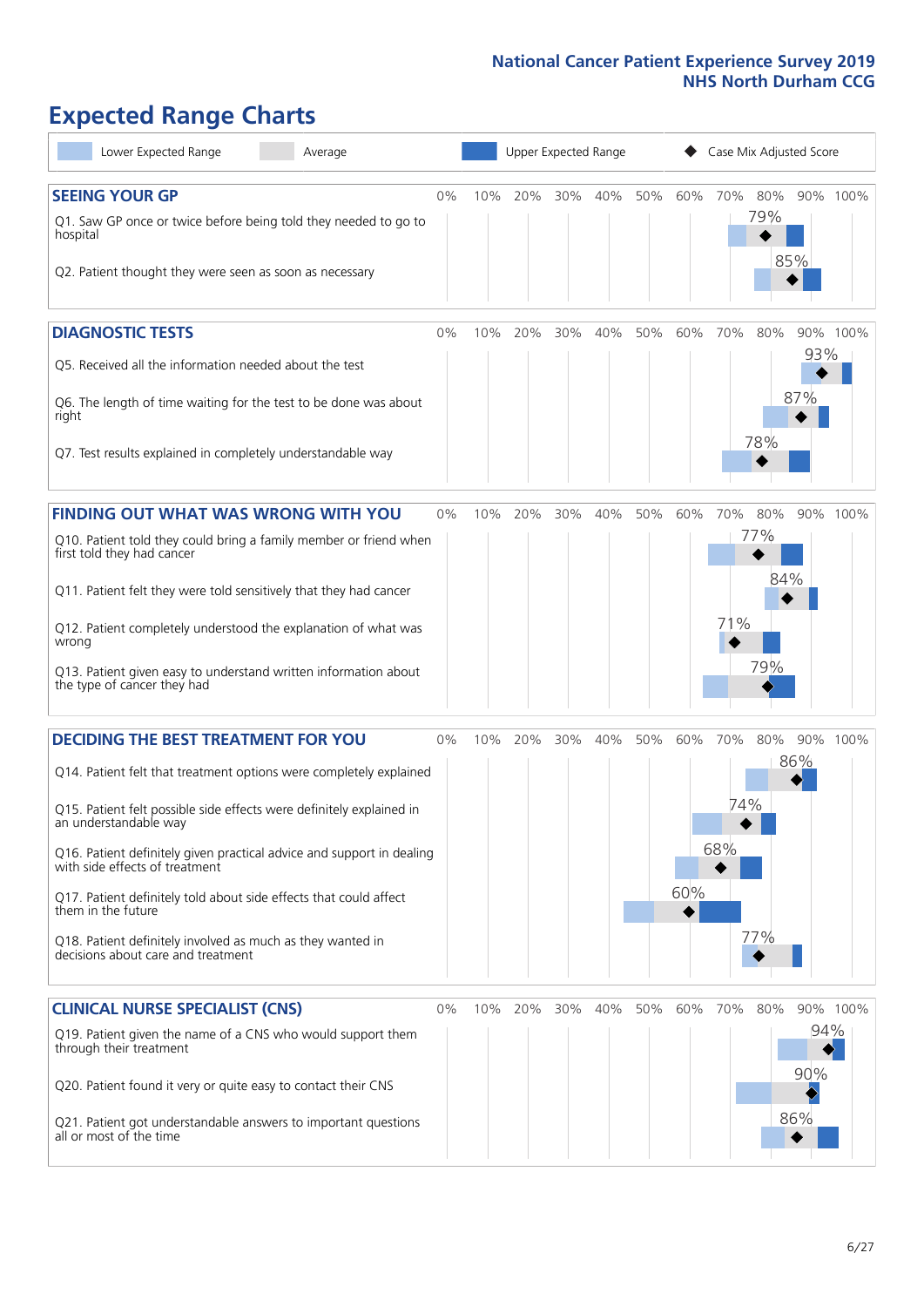# **Expected Range Charts**

| Lower Expected Range<br>Average                                                                                                                                                                                                                                                                                                                                                                                                                                                                                                                                                                                                                                                                                                                                                                                                                                                                                                                 |    |     |     | Upper Expected Range |     |     |                   |            | Case Mix Adjusted Score                       |                 |  |
|-------------------------------------------------------------------------------------------------------------------------------------------------------------------------------------------------------------------------------------------------------------------------------------------------------------------------------------------------------------------------------------------------------------------------------------------------------------------------------------------------------------------------------------------------------------------------------------------------------------------------------------------------------------------------------------------------------------------------------------------------------------------------------------------------------------------------------------------------------------------------------------------------------------------------------------------------|----|-----|-----|----------------------|-----|-----|-------------------|------------|-----------------------------------------------|-----------------|--|
| <b>SUPPORT FOR PEOPLE WITH CANCER</b><br>Q22. Hospital staff gave information about support or self-help<br>groups for people with cancer<br>Q23. Hospital staff discussed or gave information about the impact<br>cancer could have on day to day activities<br>Q24. Hospital staff gave information on getting financial help or<br>possible benefits<br>Q25. Hospital staff told patient they could get free prescriptions                                                                                                                                                                                                                                                                                                                                                                                                                                                                                                                   | 0% | 10% | 20% | 30%                  | 40% | 50% | 60%<br>57%        | 70%        | 80%<br>82%<br>82%<br>81%                      | 90% 100%        |  |
| <b>OPERATIONS</b><br>Q27. Beforehand, patient had all the information needed about the<br>operation<br>Q28. Afterwards, staff completely explained how operation had<br>gone in understandable way                                                                                                                                                                                                                                                                                                                                                                                                                                                                                                                                                                                                                                                                                                                                              | 0% | 10% | 20% | 30%                  | 40% | 50% | 60%               | 70%        | 80%<br>79%                                    | 90% 100%<br>95% |  |
| <b>HOSPITAL CARE AS AN INPATIENT</b><br>Q30. Hospital staff didn't talk in front of patient as if patient wasn't<br>there<br>Q31. Patient had confidence and trust in all doctors treating them<br>Q32. Patient's family or someone close definitely felt able to talk to<br>a doctor<br>Q33. Patient had confidence and trust in all the ward nurses<br>treating them<br>Q34. Patient thought there were always or nearly always enough<br>nurses on duty to care for them<br>Q35. All hospital staff asked patient what name they prefer to be<br>called by<br>Q36. Patient always given enough privacy when discussing<br>condition or treatment<br>Q37. Patient definitely found hospital staff to discuss worries or<br>fears during their inpatient visit<br>Q38. Hospital staff definitely did everything they could to help<br>control pain<br>Q39. Patient always felt they were treated with respect and dignity<br>while in hospital | 0% | 10% | 20% | 30%                  | 40% | 50% | 60%<br>64%<br>56% | 70%<br>72% | 80%<br>83%<br>84%<br>75%<br>77%<br>82%<br>79% | 90% 100%<br>90% |  |
| Q40. Patient given clear written information about what should or<br>should not do after leaving hospital<br>Q41. Hospital staff told patient who to contact if worried about<br>condition or treatment after leaving hospital                                                                                                                                                                                                                                                                                                                                                                                                                                                                                                                                                                                                                                                                                                                  |    |     |     |                      |     |     |                   |            | 85%                                           | 94%             |  |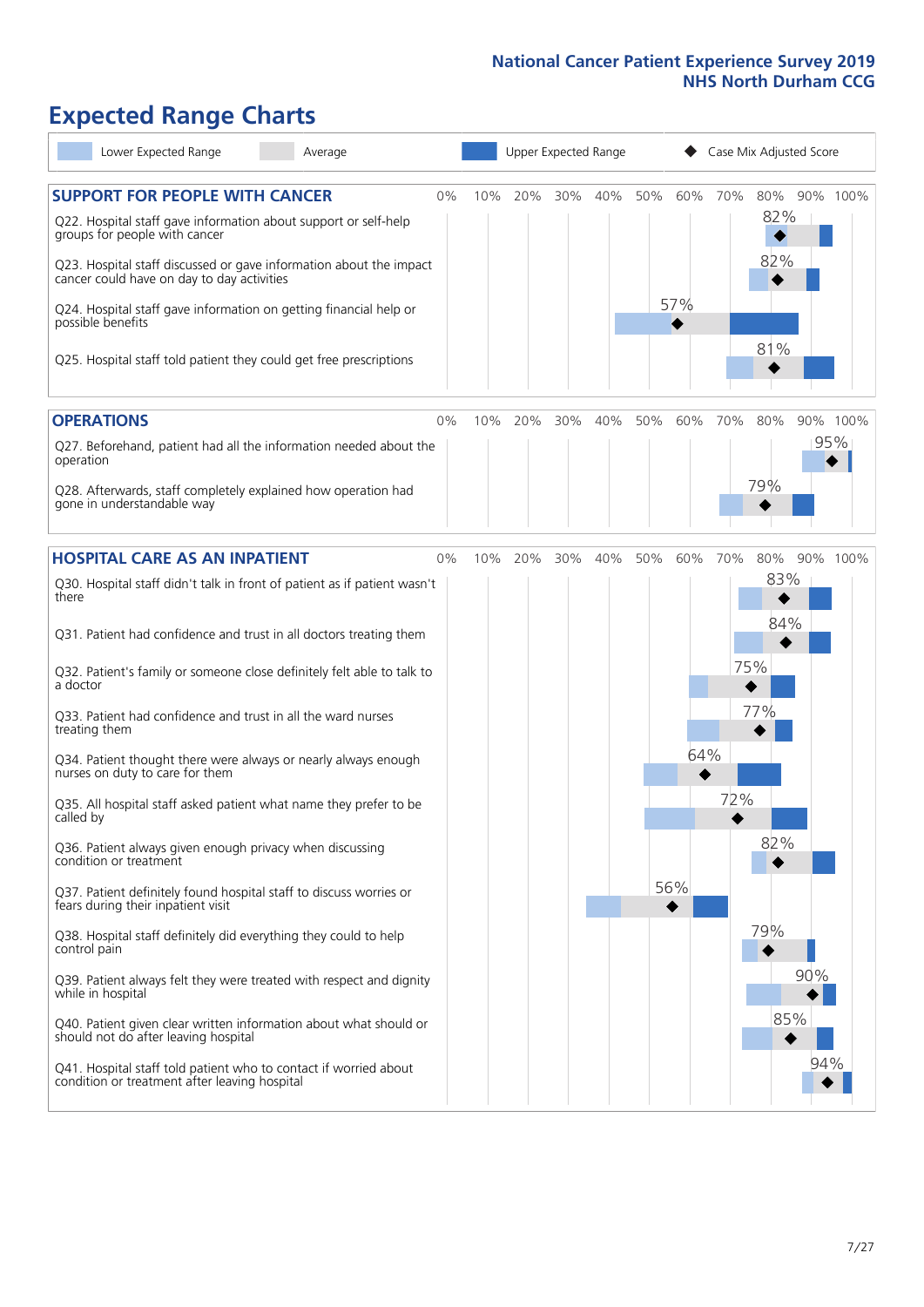# **Expected Range Charts**

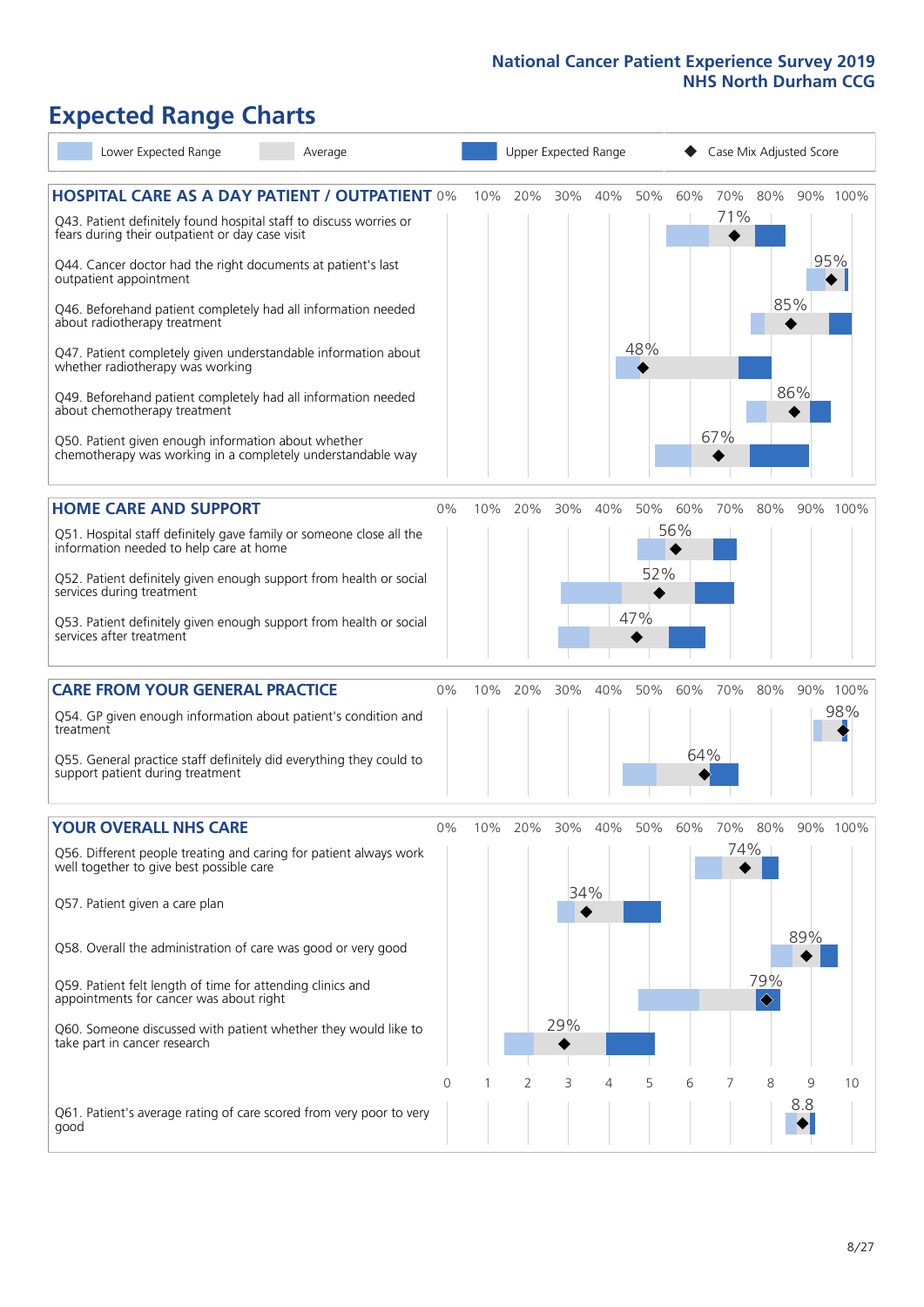# **Comparability Tables**

\* Indicates where a score has been suppressed because there are less than 21 responses.

\*\* No score available for 2018.

 $\triangle$  or  $\nabla$ 

Change 2018-2019: Indicates where 2019 score is significantly higher or lower than 2018 score Change Overall: Indicates significant change overall (2015, 2016, 2017, 2018 and 2019).

Adjusted Score below Lower Expected Range Adjusted Score between Upper and Lower Expected Ranges Adjusted Score above Upper Expected Range

|                                                                             | Unadjusted Scores |               |           |               |                                                  |         |               | Case Mix Adjusted Scores |                                     |                   |  |
|-----------------------------------------------------------------------------|-------------------|---------------|-----------|---------------|--------------------------------------------------|---------|---------------|--------------------------|-------------------------------------|-------------------|--|
|                                                                             | 2018<br>n         | 2018<br>Score | 2019<br>n | 2019<br>Score | $\sqrt{(\text{Change})}$ Change<br>2018-<br>2019 | Overall | 2019<br>Score | Lower<br>Range           | Upper<br>Expected Expected<br>Range | National<br>Score |  |
| <b>SEEING YOUR GP</b>                                                       |                   |               |           |               |                                                  |         |               |                          |                                     |                   |  |
| Q1. Saw GP once or twice before being told they needed to go<br>to hospital | 321               | 81%           | 253       | 79%           |                                                  |         | 79%           | 74%                      | 84%                                 | 79%               |  |
| Q2. Patient thought they were seen as soon as necessary                     | 425               | 84%           | 321       | 85%           |                                                  |         | 85%           | 80%                      | 88%                                 | 84%               |  |
| DIAGNOSTIC TESTS                                                            |                   |               |           |               |                                                  |         |               |                          |                                     |                   |  |

| <b>UMUNUSIK ILSIS</b>                                                     |      |     |     |     |  |     |     |     |     |
|---------------------------------------------------------------------------|------|-----|-----|-----|--|-----|-----|-----|-----|
| Q5. Received all the information needed about the test                    | $**$ | **  | 281 | 93% |  | 93% | 92% | 98% | 95% |
| Q6. The length of time waiting for the test to be done was<br>about right | 356  | 88% | 287 | 87% |  | 87% | 84% | 92% | 88% |
| Q7. Test results explained in completely understandable way               | 362  | 79% | 289 | 78% |  | 78% | 75% | 84% | 80% |

| <b>FINDING OUT WHAT WAS WRONG WITH YOU</b>                                                      |     |     |     |     |     |     |     |     |
|-------------------------------------------------------------------------------------------------|-----|-----|-----|-----|-----|-----|-----|-----|
| Q10. Patient told they could bring a family member or friend<br>when first told they had cancer | 391 | 76% | 312 | 76% | 77% | 71% | 83% | 77% |
| Q11. Patient felt they were told sensitively that they had cancer                               | 426 | 82% | 331 | 83% | 84% | 82% | 90% | 86% |
| Q12. Patient completely understood the explanation of what<br>was wrong                         | 431 | 73% | 331 | 71% | 71% | 69% | 78% | 73% |
| Q13. Patient given easy to understand written information<br>about the type of cancer they had  | 378 | 72% | 286 | 79% | 79% | 69% | 79% | 74% |

| <b>DECIDING THE BEST TREATMENT FOR YOU</b>                                                              |      |      |     |     |  |     |     |     |     |
|---------------------------------------------------------------------------------------------------------|------|------|-----|-----|--|-----|-----|-----|-----|
| Q14. Patient felt that treatment options were completely<br>explained                                   | 378  | 83%  | 299 | 86% |  | 86% | 79% | 88% | 83% |
| Q15. Patient felt possible side effects were definitely explained<br>in an understandable way           | 416  | 74%  | 321 | 74% |  | 74% | 68% | 78% | 73% |
| Q16. Patient definitely given practical advice and support in<br>dealing with side effects of treatment | 406  | 66%  | 318 | 67% |  | 68% | 62% | 72% | 67% |
| Q17. Patient definitely told about side effects that could affect<br>them in the future                 | 378  | 60%  | 304 | 59% |  | 60% | 51% | 62% | 57% |
| Q18. Patient definitely involved as much as they wanted in<br>decisions about care and treatment        | $**$ | $**$ | 329 | 77% |  | 77% | 77% | 85% | 81% |

| <b>CLINICAL NURSE SPECIALIST (CNS)</b>                                                    |     |     |     |     |     |     |     |     |
|-------------------------------------------------------------------------------------------|-----|-----|-----|-----|-----|-----|-----|-----|
| Q19. Patient given the name of a CNS who would support them<br>through their treatment    | 416 | 92% | 316 | 94% | 94% | 89% | 95% | 92% |
| Q20. Patient found it very or quite easy to contact their CNS                             | 353 | 90% | 268 | 90% | 90% | 80% | 89% | 85% |
| Q21. Patient got understandable answers to important<br>questions all or most of the time | 340 | 92% | 256 | 86% | 86% | 83% | 92% | 87% |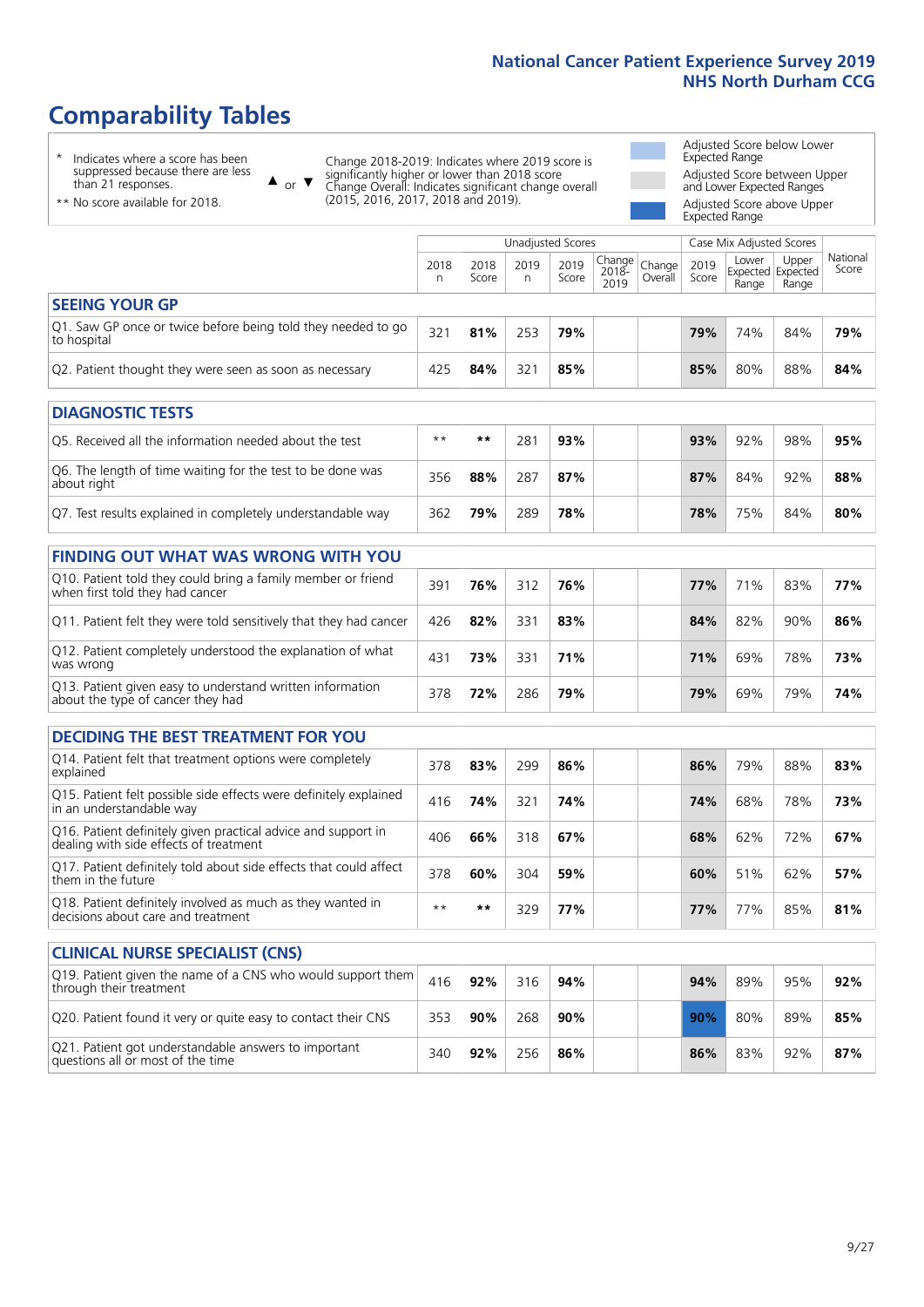# **Comparability Tables**

\* Indicates where a score has been suppressed because there are less than 21 responses.

\*\* No score available for 2018.

 $\triangle$  or  $\nabla$ 

Change 2018-2019: Indicates where 2019 score is significantly higher or lower than 2018 score Change Overall: Indicates significant change overall (2015, 2016, 2017, 2018 and 2019).

Adjusted Score below Lower Expected Range Adjusted Score between Upper and Lower Expected Ranges Adjusted Score above Upper Expected Range

|                                                                                                                   |              |               |            | <b>Unadjusted Scores</b> |                            |                   |               | Case Mix Adjusted Scores            |                |                   |
|-------------------------------------------------------------------------------------------------------------------|--------------|---------------|------------|--------------------------|----------------------------|-------------------|---------------|-------------------------------------|----------------|-------------------|
|                                                                                                                   | 2018<br>n    | 2018<br>Score | 2019<br>n. | 2019<br>Score            | Change<br>$2018 -$<br>2019 | Change<br>Overall | 2019<br>Score | Lower<br>Expected Expected<br>Range | Upper<br>Range | National<br>Score |
| <b>SUPPORT FOR PEOPLE WITH CANCER</b>                                                                             |              |               |            |                          |                            |                   |               |                                     |                |                   |
| Q22. Hospital staff gave information about support or self-help<br>groups for people with cancer                  | 310          | 80%           | 254        | 81%                      |                            |                   | 82%           | 84%                                 | 92%            | 88%               |
| Q23. Hospital staff discussed or gave information about the<br>impact cancer could have on day to day activities  | 278          | 81%           | 229        | 81%                      |                            |                   | 82%           | 79%                                 | 89%            | 84%               |
| Q24. Hospital staff gave information on getting financial help or<br>possible benefits                            | 233          | 53%           | 184        | 58%                      |                            |                   | 57%           | 55%                                 | 70%            | 63%               |
| Q25. Hospital staff told patient they could get free prescriptions                                                | 171          | 83%           | 145        | 80%                      |                            |                   | 81%           | 76%                                 | 88%            | 82%               |
| <b>OPERATIONS</b>                                                                                                 |              |               |            |                          |                            |                   |               |                                     |                |                   |
| Q27. Beforehand, patient had all the information needed about<br>the operation                                    | 214          | 95%           | 169        | 95%                      |                            |                   | 95%           | 93%                                 | 99%            | 96%               |
| Q28. Afterwards, staff completely explained how operation had<br>gone in understandable way                       | 210          | 78%           | 167        | 78%                      |                            |                   | 79%           | 73%                                 | 85%            | 79%               |
| <b>HOSPITAL CARE AS AN INPATIENT</b>                                                                              |              |               |            |                          |                            |                   |               |                                     |                |                   |
| Q30. Hospital staff didn't talk in front of patient as if patient<br>wasn't there                                 | $* *$        | **            | 156        | 83%                      |                            |                   | 83%           | 78%                                 | 89%            | 84%               |
| Q31. Patient had confidence and trust in all doctors treating<br>them                                             | $* *$        | $***$         | 160        | 83%                      |                            |                   | 84%           | 78%                                 | 89%            | 84%               |
| Q32. Patient's family or someone close definitely felt able to talk<br>to a doctor                                | $\star\star$ | **            | 130        | 75%                      |                            |                   | 75%           | 64%                                 | 80%            | 72%               |
| Q33. Patient had confidence and trust in all the ward nurses<br>treating them                                     | $* *$        | **            | 158        | 77%                      |                            |                   | 77%           | 67%                                 | 81%            | 74%               |
| Q34. Patient thought there were always or nearly always<br>enough nurses on duty to care for them                 | $* *$        | **            | 158        | 63%                      |                            |                   | 64%           | 57%                                 | 72%            | 64%               |
| Q35. All hospital staff asked patient what name they prefer to<br>be called by                                    | $**$         | **            | 157        | 72%                      |                            |                   | 72%           | 61%                                 | 80%            | 71%               |
| Q36. Patient always given enough privacy when discussing<br>condition or treatment                                | $* *$        | $***$         | 158        | 81%                      |                            |                   | 82%           | 79%                                 | 90%            | 85%               |
| Q37. Patient definitely found hospital staff to discuss worries or<br>fears during their inpatient visit          | $**$         | **            | 120        | 55%                      |                            |                   | 56%           | 43%                                 | 61%            | 52%               |
| Q38. Hospital staff definitely did everything they could to help<br>control pain                                  | $\star\star$ | $***$         | 147        | 79%                      |                            |                   | 79%           | 77%                                 | 89%            | 83%               |
| Q39. Patient always felt they were treated with respect and<br>dignity while in hospital                          | $**$         | **            | 160        | 90%                      |                            |                   | 90%           | 83%                                 | 93%            | 88%               |
| Q40. Patient given clear written information about what should<br>or should not do after leaving hospital         | $**$         | **            | 151        | 85%                      |                            |                   | 85%           | 80%                                 | 91%            | 86%               |
| Q41. Hospital staff told patient who to contact if worried about<br>condition or treatment after leaving hospital | $**$         | **            | 157        | 94%                      |                            |                   | 94%           | 91%                                 | 98%            | 94%               |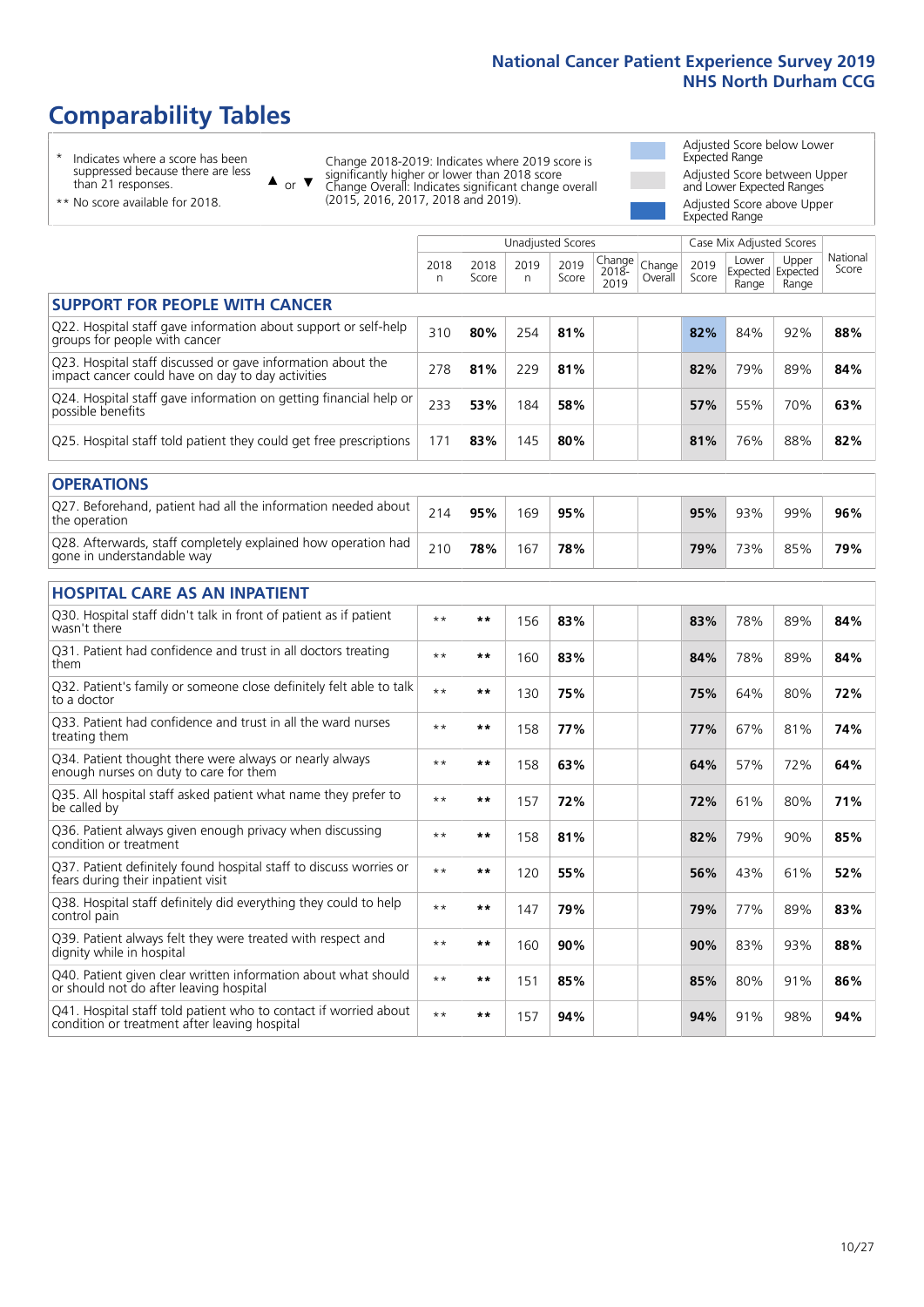# **Comparability Tables**

\* Indicates where a score has been suppressed because there are less than 21 responses.

\*\* No score available for 2018.

 $\triangle$  or  $\nabla$ 

Change 2018-2019: Indicates where 2019 score is significantly higher or lower than 2018 score Change Overall: Indicates significant change overall (2015, 2016, 2017, 2018 and 2019).

Adjusted Score below Lower Expected Range Adjusted Score between Upper and Lower Expected Ranges Adjusted Score above Upper Expected Range

|                                                                                                                       |                      |               | <b>Unadjusted Scores</b> |               |                         |                   |               | Case Mix Adjusted Scores            |                |                   |
|-----------------------------------------------------------------------------------------------------------------------|----------------------|---------------|--------------------------|---------------|-------------------------|-------------------|---------------|-------------------------------------|----------------|-------------------|
|                                                                                                                       | 2018<br>$\mathsf{n}$ | 2018<br>Score | 2019<br>n                | 2019<br>Score | Change<br>2018-<br>2019 | Change<br>Overall | 2019<br>Score | Lower<br>Expected Expected<br>Range | Upper<br>Range | National<br>Score |
| <b>HOSPITAL CARE AS A DAY PATIENT / OUTPATIENT</b>                                                                    |                      |               |                          |               |                         |                   |               |                                     |                |                   |
| Q43. Patient definitely found hospital staff to discuss worries or<br>fears during their outpatient or day case visit | 329                  | 72%           | 246                      | 71%           |                         |                   | 71%           | 65%                                 | 76%            | 71%               |
| Q44. Cancer doctor had the right documents at patient's last<br>outpatient appointment                                | 370                  | 96%           | 287                      | 95%           |                         |                   | 95%           | 94%                                 | 98%            | 96%               |
| Q46. Beforehand patient completely had all information needed<br>about radiotherapy treatment                         | 95                   | 88%           | 72                       | 85%           |                         |                   | 85%           | 78%                                 | 94%            | 86%               |
| Q47. Patient completely given understandable information<br>about whether radiotherapy was working                    | 84                   | 57%           | 62                       | 48%           |                         |                   | 48%           | 48%                                 | 72%            | 60%               |
| Q49. Beforehand patient completely had all information needed<br>about chemotherapy treatment                         | 212                  | 83%           | 176                      | 86%           |                         |                   | 86%           | 79%                                 | 90%            | 84%               |
| Q50. Patient given enough information about whether<br>chemotherapy was working in a completely understandable way    | 195                  | 65%           | 158                      | 67%           |                         |                   | 67%           | 60%                                 | 75%            | 68%               |
| <b>HOME CARE AND SUPPORT</b>                                                                                          |                      |               |                          |               |                         |                   |               |                                     |                |                   |
| Q51. Hospital staff definitely gave family or someone close all<br>the information needed to help care at home        | 345                  | 58%           | 262                      | 56%           |                         |                   | 56%           | 54%                                 | 66%            | 60%               |
| Q52. Patient definitely given enough support from health or<br>social services during treatment                       | 239                  | 54%           | 167                      | 52%           |                         |                   | 52%           | 43%                                 | 61%            | 52%               |
| Q53. Patient definitely given enough support from health or<br>social services after treatment                        | 136                  | 45%           | 98                       | 47%           |                         |                   | 47%           | 35%                                 | 55%            | 45%               |
| <b>CARE FROM YOUR GENERAL PRACTICE</b>                                                                                |                      |               |                          |               |                         |                   |               |                                     |                |                   |
| Q54. GP given enough information about patient's condition<br>and treatment                                           | 382                  | 98%           | 281                      | 98%           |                         |                   | 98%           | 93%                                 | 98%            | 95%               |
| Q55. General practice staff definitely did everything they could<br>to support patient during treatment               | 319                  | 67%           | 234                      | 63%           |                         |                   | 64%           | 52%                                 | 65%            | 58%               |
| <b>YOUR OVERALL NHS CARE</b>                                                                                          |                      |               |                          |               |                         |                   |               |                                     |                |                   |
| Q56. Different people treating and caring for patient always<br>work well together to give best possible care         | $* *$                | $***$         | 318                      | 73%           |                         |                   | 74%           | 68%                                 | 78%            | 73%               |
| Q57. Patient given a care plan                                                                                        | 338                  | 33%           | 249                      | 33%           |                         |                   | 34%           | 32%                                 | 44%            | 38%               |
| Q58. Overall the administration of care was good or very good                                                         | 431                  | 90%           | 322                      | 88%           |                         |                   | 89%           | 85%                                 | 92%            | 89%               |
| Q59. Patient felt length of time for attending clinics and<br>appointments for cancer was about right                 | 427                  | 77%           | 317                      | 79%           |                         |                   | 79%           | 62%                                 | 76%            | 69%               |
| Q60. Someone discussed with patient whether they would like<br>to take part in cancer research                        | 413                  | 21%           | 305                      | 29%           |                         |                   | 29%           | 21%                                 | 39%            | 30%               |
| Q61. Patient's average rating of care scored from very poor to<br>very good                                           | 421                  | 8.9           | 316                      | 8.8           |                         |                   | 8.8           | 8.6                                 | 9.0            | 8.8               |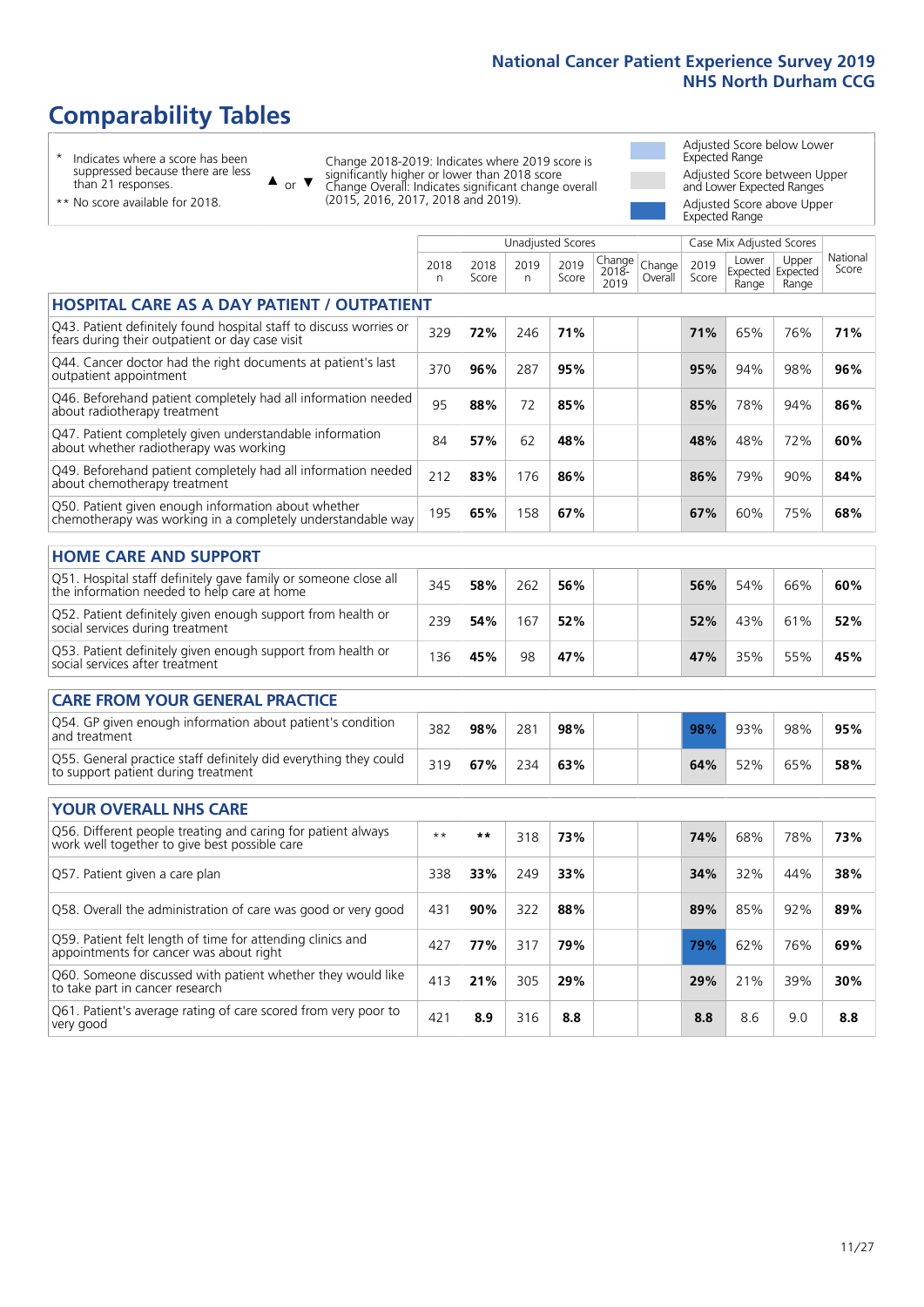# **Tumour Type Tables**

- \* Indicates where a score has been suppressed because there are less than 21 responses.
- n.a. Indicates that there were no respondents for that tumour group.

| <b>SEEING YOUR GP</b>                           |            |         |               |            |                   |                |                  |      | Tumour Group |         |         |                 |                                                           |             |                |
|-------------------------------------------------|------------|---------|---------------|------------|-------------------|----------------|------------------|------|--------------|---------|---------|-----------------|-----------------------------------------------------------|-------------|----------------|
|                                                 |            | Brain   | <b>Breast</b> | Colorectal | ত<br>Gynaecologic | Haematological | Head and<br>Neck | Lung | Prostate     | Sarcoma | Skin    | Upper<br>Gastro | $\sigma$<br>Jrologica                                     | Other       | All<br>Cancers |
| Q1. Saw GP once or twice before being told they | <b>CCG</b> | $\star$ | 90%           | $\star$    |                   | 61%            | $\star$          |      | 91% 87%      | n.a.    | $\star$ |                 |                                                           | 80% 65% 79% |                |
| needed to go to hospital                        | National   | 59%     |               |            | 94% 75% 77%       |                |                  |      |              |         |         |                 | 67%   79%   71%   82%   71%   90%   74%   83%   74%   79% |             |                |
| Q2. Patient thought they were seen as soon as   | <b>CCG</b> | $\star$ |               | 88% 85%    | $\star$           | 84%            | $\star$          |      | 93% 88%      | n.a.    | $\star$ | $\star$         |                                                           | 83% 77% 85% |                |
| necessary                                       | National   | 79%     |               | 89% 83%    |                   |                |                  |      |              |         |         |                 | 81% 82% 81% 84% 86% 69% 85% 79% 85% 79%                   |             | 84%            |

#### **DIAGNOSTIC TESTS** Tumour Group

|                                                   |                                                                  | Brain   | <b>Breast</b> | Colorectal<br>LGT | ᠊ᢛ<br>Gynaecologic | Haematological | Head and<br>Neck | Lung | Prostate      | Sarcoma | Skin    | Upper<br>Gastro | rological                                   | Other | All<br>Cancers |
|---------------------------------------------------|------------------------------------------------------------------|---------|---------------|-------------------|--------------------|----------------|------------------|------|---------------|---------|---------|-----------------|---------------------------------------------|-------|----------------|
| Q5. Received all the information needed about     | <b>CCG</b>                                                       | $\star$ |               | 86% 96%           |                    | 86%            | $\star$          |      | 96% 100% n.a. |         | $\star$ | $\star$         |                                             |       | 92% 92% 93%    |
| the test                                          | National                                                         | 93%     |               | 95% 95%           |                    | 93% 95%        |                  |      | 93% 95% 95%   | 93%     | 96%     | 95%             | 95% 95% 95%                                 |       |                |
| Q6. The length of time waiting for the test to be | <b>CCG</b>                                                       | $\star$ |               | 88% 96%           | $\star$            | 89%            | $\star$          |      | 93% 83%       | n.a.    | $\star$ | $\star$         |                                             |       | 86% 77% 87%    |
| done was about right                              | National                                                         |         |               | 84% 91% 88%       |                    |                |                  |      |               |         |         |                 | 86% 89% 88% 87% 87% 81% 87% 84% 87% 86% 88% |       |                |
| Q7. Test results explained in completely          | CCG                                                              | $\star$ |               | 74% 74%           | $\star$            | 79%            | $\star$          |      | 89% 64%       | n.a.    | $\star$ | $\star$         |                                             |       | 82% 72% 78%    |
| understandable way                                | National 71% 83% 82% 77% 77% 79% 80% 80% 78% 84% 75% 80% 76% 80% |         |               |                   |                    |                |                  |      |               |         |         |                 |                                             |       |                |

| <b>FINDING OUT WHAT WAS WRONG WITH YOU</b>        |            |         |               |                             |                |                    |                        |         | <b>Tumour Group</b> |         |         |                 |            |         |                |
|---------------------------------------------------|------------|---------|---------------|-----------------------------|----------------|--------------------|------------------------|---------|---------------------|---------|---------|-----------------|------------|---------|----------------|
|                                                   |            | Brain   | <b>Breast</b> | olorectal.<br>LGT<br>$\cup$ | Gynaecological | aematological<br>Ĩ | ad and<br>Neck<br>Head | Lung    | Prostate            | Sarcoma | Skin    | Upper<br>Gastro | Urological | Other   | All<br>Cancers |
| Q10. Patient told they could bring a family       | CCG        | $\star$ | 76%           | 88%                         |                | 71%                | $\star$                |         | 78% 78%             | n.a.    | $\star$ | $\star$         |            | 83% 73% | 76%            |
| member or friend when first told they had cancer  | National   | 85%     | 82%           | 82%                         | 71%            | 71%                | 71%                    | 77%     | 79%                 | 73%     | 69%     | 76%             | 73%        | 75%     | 77%            |
| Q11. Patient felt they were told sensitively that | <b>CCG</b> | $\star$ | 81% 89%       |                             |                | 78%                | $\star$                |         | 86% 76%             | n.a.    | $\ast$  | $\star$         |            | 81% 90% | 83%            |
| they had cancer                                   | National   | 79%     |               | 89% 87% 82%                 |                |                    | 84% 87%                | 83% 86% |                     |         |         | 84% 89% 81%     |            | 84% 83% | 86%            |
| Q12. Patient completely understood the            | CCG        | $\star$ | 67% 81%       |                             |                | 60%                | $\star$                | 62% 68% |                     | n.a.    |         |                 | 83%        | 68%     | 171%           |
| explanation of what was wrong                     | National   | 66%     | 77%           | 79%                         | 73%            | 60%                | 78%                    | 76% 79% |                     | 67%     | 80%     | 70%             | 77%        | 70%     | 73%            |
| Q13. Patient given easy to understand written     | CCG        | $\star$ | 75%           | 92%                         |                | 75%                | $\star$                |         | 76% 90%             | n.a.    | $\star$ | $\star$         |            | 82% 64% | 79%            |
| information about the type of cancer they had     | National   | 66%     | 78%           | 73%                         | 71%            | 76%                | 69%                    | 67% 83% |                     |         | 67% 84% | 67%             | 74%        | 65%     | 74%            |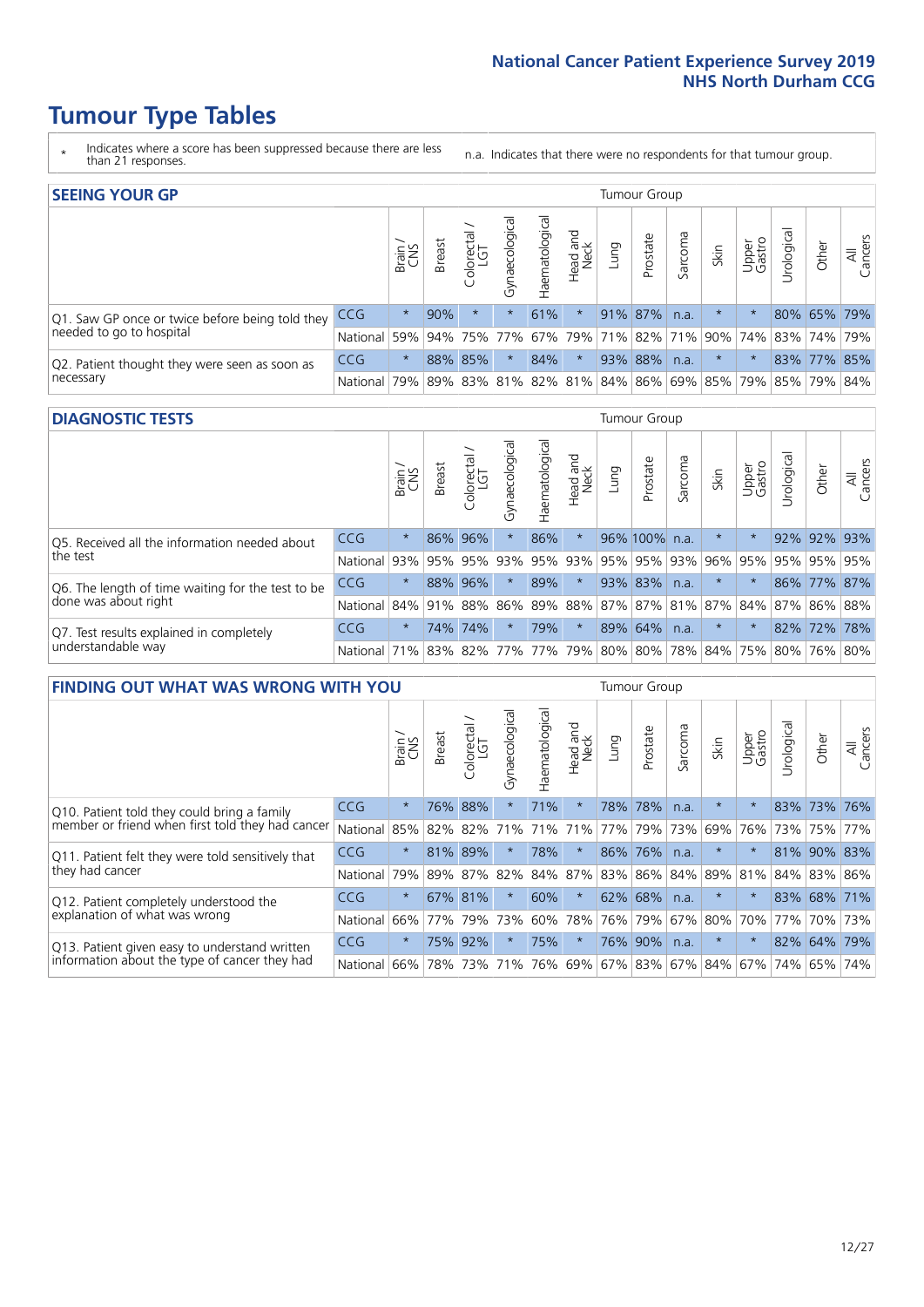# **Tumour Type Tables**

- \* Indicates where a score has been suppressed because there are less than 21 responses.
- n.a. Indicates that there were no respondents for that tumour group.

| <b>DECIDING THE BEST TREATMENT FOR YOU</b>         |          |         |               |                        |                |                |                                 |      | <b>Tumour Group</b>                 |              |         |                 |            |         |                |
|----------------------------------------------------|----------|---------|---------------|------------------------|----------------|----------------|---------------------------------|------|-------------------------------------|--------------|---------|-----------------|------------|---------|----------------|
|                                                    |          | Brain   | <b>Breast</b> | olorectal.<br>LGT<br>Ū | Gynaecological | Haematological | <b>Bad and<br/>Neck</b><br>Head | Lung | Prostate                            | arcoma<br>vĀ | Skin    | Upper<br>Gastro | Jrological | Other   | All<br>Cancers |
| Q14. Patient felt that treatment options were      | CCG      | $\star$ | 83%           | 77%                    | $\star$        | 85%            | $\star$                         | 93%  | 82%                                 | n.a.         | $\star$ | $\star$         | 91%        | 78%     | 86%            |
| completely explained                               | National | 85%     |               | 85% 85%                | 85%            | 82%            | 87%                             |      | 84% 83%                             | 83%          | 89%     | 81%             |            | 83% 79% | 83%            |
| Q15. Patient felt possible side effects were       | CCG      | $\star$ |               | 71% 85%                | $\star$        | 72%            | $\star$                         |      | 89% 65%                             | n.a.         | $\star$ | $\star$         |            | 68% 70% | 74%            |
| definitely explained in an understandable way      | National | 69%     | 74%           | 76%                    | 75%            | 69%            | 73%                             |      | 74% 73%                             | 73%          | 77%     | 72%             | 71%        | 70%     | 73%            |
| Q16. Patient definitely given practical advice and | CCG      | $\star$ |               | 68% 81%                |                | 71%            | $\star$                         |      | 76% 46%                             | n.a.         | $\star$ | $\star$         |            | 62% 62% | 67%            |
| support in dealing with side effects of treatment  | National | 63%     | 70%           | 70%                    | 69%            | 65%            | 70%                             | 69%  | 65%                                 | 66%          | 71%     | 66%             |            | 63% 64% | 67%            |
| Q17. Patient definitely told about side effects    | CCG      | $\star$ | 48%           | 79%                    | $\star$        | 59%            | $\star$                         |      | 74% 43%                             | n.a.         | $\star$ | $\star$         |            | 51% 62% | 59%            |
| that could affect them in the future               | National | 62%     | 57%           | 59%                    | 56%            | 51%            | 64%                             | 56%  | 66%                                 | 54%          | 66%     | 53%             |            | 56% 52% | 57%            |
| Q18. Patient definitely involved as much as they   | CCG      | $\star$ | 70%           | 81%                    | $\star$        | 85%            | $\star$                         | 79%  | 65%                                 | n.a.         | $\star$ | $\star$         |            | 75% 79% | 77%            |
| wanted in decisions about care and treatment       | National | 79%     |               |                        |                |                |                                 |      | 81% 83% 81% 80% 81% 81% 84% 81% 87% |              |         | 79%             | 79%        | 78% 81% |                |

#### **CLINICAL NURSE SPECIALIST (CNS)** Tumour Group

|                                             |          | Brain   | <b>Breast</b>   | Colorectal<br>LGT | Gynaecologica | aematological | Head and<br>Neck | Lung                            | Prostate | Sarcoma | Skin    | Upper<br>Gastro | rological | Other   | All<br>Cancers |
|---------------------------------------------|----------|---------|-----------------|-------------------|---------------|---------------|------------------|---------------------------------|----------|---------|---------|-----------------|-----------|---------|----------------|
| Q19. Patient given the name of a CNS who    | CCG      | $\star$ | 95%             | 96%               |               | 98%           | $\star$          | 100% 91%                        |          | n.a.    | $\star$ |                 |           | 93% 95% | 94%            |
| would support them through their treatment  | National | 95%     | 95%             | 92%               | 95%           | 92%           | 91%              | $ 94\% 91\% $                   |          |         | 91% 91% | 93%             | 85%       | 89%     | 92%            |
| Q20. Patient found it very or quite easy to | CCG      | $\star$ |                 | 89% 95%           |               | 93%           | $\star$          | 100%                            | $^\star$ | n.a.    | $\star$ |                 | 89%       | 91%     | 90%            |
| contact their CNS                           | National |         | 86% 84% 88% 85% |                   |               | 87%           | 86%              | 86% 80%                         |          |         |         | 86% 90% 85%     |           | 83% 83% | 85%            |
| Q21. Patient got understandable answers to  | CCG      | $\star$ | 86%             | 92%               |               | 88%           | $\star$          | 83%                             | $\star$  | n.a.    | $\star$ | $\star$         | 83%       | 88%     | 86%            |
| important questions all or most of the time | National |         | 82% 87% 89% 86% |                   |               |               |                  | 89% 88% 86% 87% 87% 93% 86% 87% |          |         |         |                 |           | 86%     | 87%            |

| <b>SUPPORT FOR PEOPLE WITH CANCER</b>                                                             |            |         |               |                             |                |                |                         |             | Tumour Group |              |         |                 |            |         |                |
|---------------------------------------------------------------------------------------------------|------------|---------|---------------|-----------------------------|----------------|----------------|-------------------------|-------------|--------------|--------------|---------|-----------------|------------|---------|----------------|
|                                                                                                   |            | Brain   | <b>Breast</b> | blorectal.<br>LGT<br>$\cup$ | Gynaecological | Haematological | ead and<br>Neck<br>Head | <b>Dung</b> | Prostate     | arcoma<br>vĀ | Skin    | Upper<br>Gastro | Urological | Other   | All<br>Cancers |
| Q22. Hospital staff gave information about<br>support or self-help groups for people with         | CCG        | $\star$ | 80%           | 67%                         | $\star$        | 87%            | $\star$                 | 86%         | $\star$      | n.a.         | $\star$ | $\star$         | 77%        | $77\%$  | 81%            |
| cancer                                                                                            | National   | 92%     | 92%           | 88%                         | 87%            | 86%            | 88%                     | 87%         | 91%          | 86%          | 90%     | 88%             | 81%        | 83%     | 88%            |
| Q23. Hospital staff discussed or gave information<br>about the impact cancer could have on day to | <b>CCG</b> | $\star$ | 82%           | 86%                         | $\star$        | 88%            | $\ast$                  | 92%         | $\star$      | n.a.         | $\star$ | $\star$         | 67%        | 83% 81% |                |
| day activities                                                                                    | National   | 84%     |               | 86% 85%                     | 82%            | 84%            | 84%                     | 83%         | 88%          | 81%          | 86%     | 83%             | 78%        | 79%     | 84%            |
| Q24. Hospital staff gave information on getting                                                   | <b>CCG</b> | $\star$ | 55%           | $\star$                     | $\star$        | 64%            | $\star$                 | 86%         | $\star$      | n.a.         | $\star$ | $\star$         | $\star$    | 73%     | 58%            |
| financial help or possible benefits                                                               | National   | 78%     | 68%           | 61%                         | 66%            | 61%            | 67%                     | 72%         | 55%          | 64%          | 60%     | 64%             | 47%        | 59%     | 63%            |
| Q25. Hospital staff told patient they could get                                                   | CCG        | $\star$ | 86%           | $\star$                     | $\star$        | 86%            | $\star$                 | $\star$     | $\star$      | n.a.         | $\star$ | $\star$         | $\star$    | 81%     | 80%            |
| free prescriptions                                                                                | National   | 82%     | 81%           | 83%                         | 79%            | 87%            | 84%                     | 86%         | 80%          | 78%          | 71%     | 84%             | 73%        | 81%     | 82%            |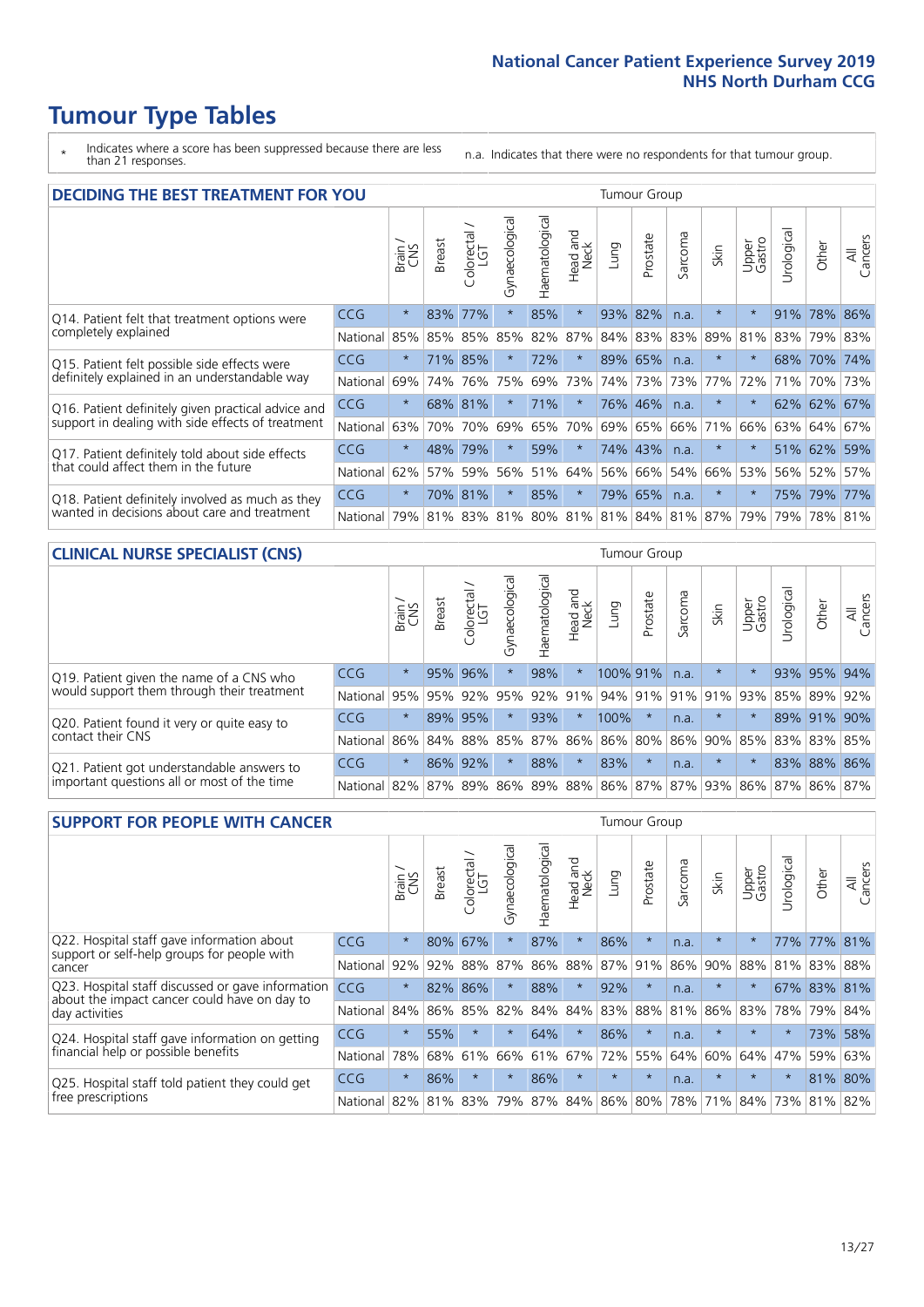# **Tumour Type Tables**

- \* Indicates where a score has been suppressed because there are less than 21 responses.
- n.a. Indicates that there were no respondents for that tumour group.

| <b>OPERATIONS</b>                                |            |              |               |            |                |                |                  |         | Tumour Group                            |         |         |                 |                |         |                |
|--------------------------------------------------|------------|--------------|---------------|------------|----------------|----------------|------------------|---------|-----------------------------------------|---------|---------|-----------------|----------------|---------|----------------|
|                                                  |            | Brain<br>CNS | <b>Breast</b> | Colorectal | Gynaecological | Haematological | Head and<br>Neck | Dung    | Prostate                                | Sarcoma | Skin    | Upper<br>Gastro | σ<br>Jrologica | Other   | All<br>Cancers |
| Q27. Beforehand, patient had all the information | <b>CCG</b> | $\star$      | 95%           | $\star$    | $\star$        | $\star$        | $\star$          | $\star$ | $\star$                                 | n.a.    | $\star$ |                 | 90%            | $\star$ | 95%            |
| needed about the operation                       | National   | 96%          | 97%           | 96%        | 96%            | 94%            |                  |         | $ 96\% 95\% 97\% $                      |         | 95% 96% | 96%             |                | 95% 95% | 96%            |
| Q28. Afterwards, staff completely explained how  | <b>CCG</b> | $\star$      | 73%           | $\star$    | $\star$        | $\star$        | $\star$          | $\star$ | $\star$                                 | n.a.    | $\star$ | $\star$         | 72%            | $\star$ | 78%            |
| operation had gone in understandable way         | National I | 76%          |               | 79% 83%    | 79%            |                |                  |         | 78%   79%   79%   78%   80%   82%   79% |         |         |                 |                | 76% 77% | 79%            |

### **HOSPITAL CARE AS AN INPATIENT** Tumour Group

|                                                                                                  |              | Brain   | Breast  | Colorectal /<br>LGT | Gynaecological  | Haematological | Head and<br>Neck | Lung    | Prostate | Sarcoma | Skin    | Upper<br>Gastro | Urological          | Other   | All<br>Cancers |
|--------------------------------------------------------------------------------------------------|--------------|---------|---------|---------------------|-----------------|----------------|------------------|---------|----------|---------|---------|-----------------|---------------------|---------|----------------|
| Q30. Hospital staff didn't talk in front of patient                                              | CCG          | $\star$ | 92%     | $\star$             | $\star$         | $\star$        | $\star$          | $\star$ | $\star$  | n.a.    | $\star$ | $\star$         | 82%                 | $\star$ | 83%            |
| as if patient wasn't there                                                                       | National     | 81%     | 86%     | 81%                 | 83%             | 84%            | 83%              | 81%     | 88%      | 86%     | 86%     | 81%             | 83%                 | 82%     | 84%            |
| 031. Patient had confidence and trust in all                                                     | CCG          | $\star$ | 75%     | $\star$             | $\star$         | $\star$        | $\star$          | $\star$ | $\star$  | n.a.    |         |                 | 93%                 | $\star$ | 83%            |
| doctors treating them                                                                            | National 82% |         | 83%     | 85%                 | 83%             | 82%            |                  | 87% 83% | 89%      | 86%     | 85%     | 81%             | 85%                 | 80%     | 84%            |
| Q32. Patient's family or someone close definitely                                                | CCG          | $\star$ | $\star$ | $\star$             | $\star$         | $\star$        | $\star$          | $\star$ | $\star$  | n.a.    |         |                 | 73%                 | $\star$ | 75%            |
| felt able to talk to a doctor                                                                    | National     | 67%     | 72%     | 73%                 | 72%             | 74%            | 75%              | 74%     | 72%      | 71%     | 74%     | 73%             | 71%                 | 69%     | 72%            |
| O33. Patient had confidence and trust in all the                                                 | CCG          | $\star$ | 62%     | $\star$             | $\star$         | $\star$        | $\star$          | $\star$ | $\star$  | n.a.    | $\star$ | $\star$         | 96%                 | $\star$ | 77%            |
| ward nurses treating them                                                                        | National     | 72%     | 73%     | 72%                 | 71%             | 77%            | 75%              | 77%     | 79%      | 74%     | 75%     | 73%             | 77%                 | 69%     | 74%            |
| Q34. Patient thought there were always or nearly                                                 | CCG          | $\star$ | 44%     | $\star$             | $\star$         | $\star$        | $\star$          | $\star$ | $\star$  | n.a.    | $\star$ | $\star$         | 81%                 | $\star$ | 63%            |
| always enough nurses on duty to care for them                                                    | National     | 68%     | 64%     | 62%                 | 63%             | 63%            | 65%              | 68%     | 72%      | 65%     | 70%     | 65%             | 66%                 | 60%     | 64%            |
| Q35. All hospital staff asked patient what name                                                  | CCG          | $\star$ | 50%     | $\star$             | $\star$         | $\star$        | $\star$          | $\star$ | $\star$  | n.a.    |         |                 | 82%                 | $\star$ | 72%            |
| they prefer to be called by                                                                      | National     | 68%     | 62%     | 74%                 | 65%             | 72%            | 71%              | 76%     | 72%      | 74%     | 70%     | 78%             | 76%                 | 69%     | 71%            |
| Q36. Patient always given enough privacy when                                                    | CCG          | $\star$ | 78%     | $\star$             | $\star$         | $\star$        | $\star$          | $\star$ | $\star$  | n.a.    |         |                 | 85%                 | $\star$ | 81%            |
| discussing condition or treatment                                                                | National     | 78%     | 84%     | 85%                 | 81%             | 86%            |                  | 87% 84% | 88%      | 84%     | 84%     | 84%             | 85%                 | 82%     | 85%            |
| Q37. Patient definitely found hospital staff to                                                  | <b>CCG</b>   | n.a.    | 55%     | $\star$             |                 | ÷              | $\star$          | $\star$ | $\star$  | n.a.    | $\star$ |                 | $\star$             | $\star$ | 55%            |
| discuss worries or fears during their inpatient visit                                            | National     | 45%     | 51%     | 55%                 | 51%             | 56%            | 52%              | 49%     | 53%      | 54%     | 51%     | 53%             | 49%                 | 46%     | 52%            |
| Q38. Hospital staff definitely did everything they                                               | CCG          | $\star$ | 76%     | $\star$             | $\star$         | $\star$        | $\star$          | $\star$ | $\star$  | n.a.    | $\star$ | $\star$         | 83%                 | $\star$ | 79%            |
| could to help control pain                                                                       | National     | 85%     | 83%     | 84%                 | 82%             | 82%            | 80%              | 84%     | 85%      | 83%     | 85%     | 82%             | 81%                 | 82%     | 83%            |
| Q39. Patient always felt they were treated with                                                  | CCG          | $\star$ | 81%     | $\star$             | $\star$         | $\star$        | $\star$          | $\star$ | $\star$  | n.a.    | $\star$ |                 | 96%                 | $\star$ | 90%            |
| respect and dignity while in hospital                                                            | National     | 85%     | 87%     | 87%                 | 85%             | 89%            |                  | 87% 88% | 91%      | 89%     | 89%     | 88%             | 90%                 | 86%     | 88%            |
| Q40. Patient given clear written information<br>about what should or should not do after leaving | CCG          | $\star$ | 85%     | $\star$             | $\star$         | $\star$        | $\star$          | $\star$ | $\star$  | n.a.    | $\ast$  | $\star$         | 81%                 | $\star$ | 85%            |
| hospital                                                                                         | National 80% |         | 89%     | 86%                 | 86%             | 83%            |                  | 87% 82% | 91%      | 85%     | 90% 82% |                 | 87%                 | 83%     | 86%            |
| Q41. Hospital staff told patient who to contact<br>if worried about condition or treatment after | CCG          | $\star$ | 96%     | $\star$             | $\star$         | $\star$        | $\star$          | $\star$ | $\star$  | n.a.    | $\star$ |                 | 89%                 | $\star$ | 94%            |
| leaving hospital                                                                                 | National 94% |         |         |                     | 95% 95% 93% 96% |                |                  | 93% 92% | 96%      | 94%     |         |                 | 95% 92% 92% 93% 94% |         |                |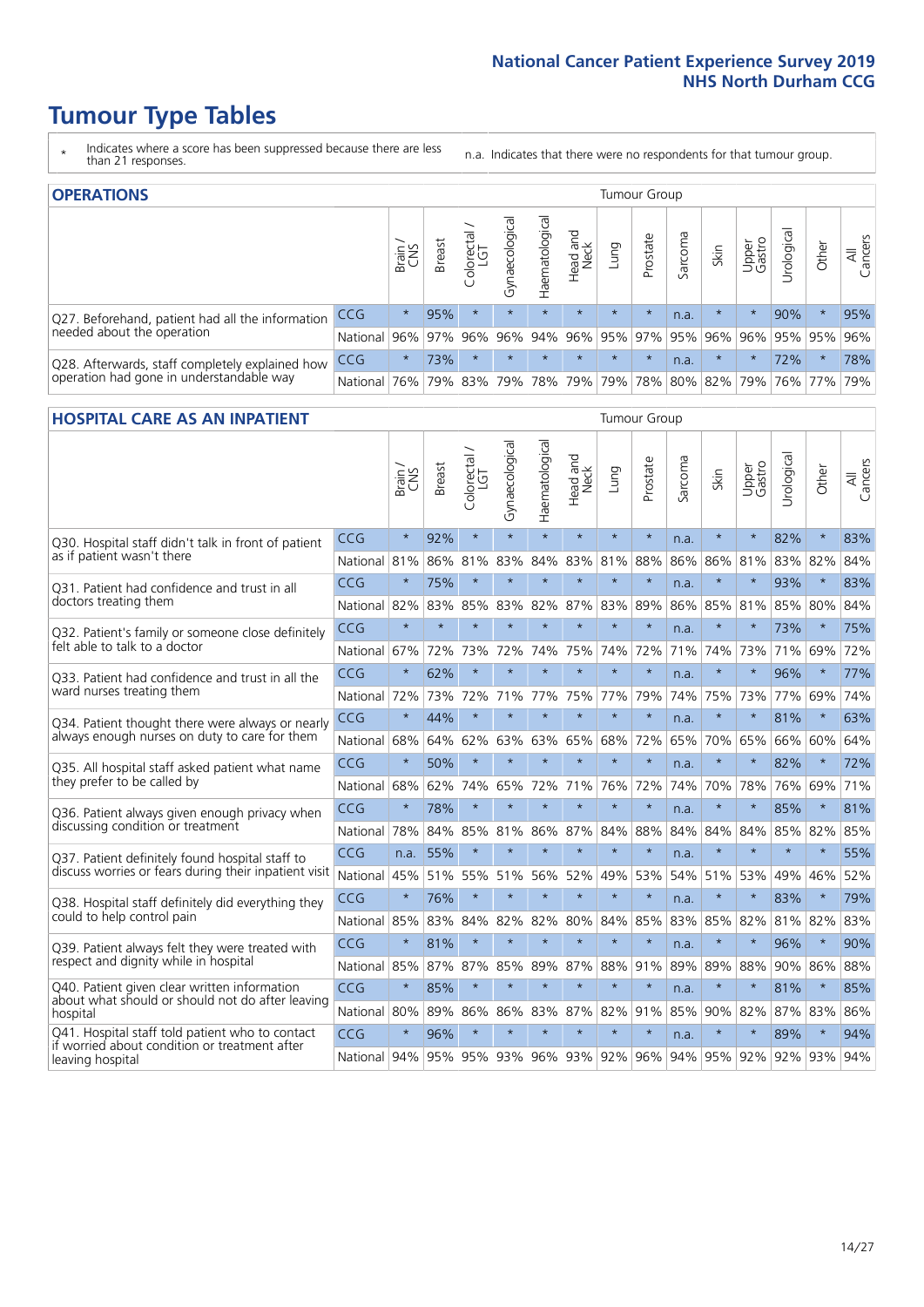# **Tumour Type Tables**

- \* Indicates where a score has been suppressed because there are less than 21 responses.
- n.a. Indicates that there were no respondents for that tumour group.

| <b>HOSPITAL CARE AS A DAY PATIENT / OUTPATIENT</b><br><b>Tumour Group</b>                                             |            |         |               |                       |                |                |                         |         |          |         |         |                 |            |         |                |
|-----------------------------------------------------------------------------------------------------------------------|------------|---------|---------------|-----------------------|----------------|----------------|-------------------------|---------|----------|---------|---------|-----------------|------------|---------|----------------|
|                                                                                                                       |            | Brain   | <b>Breast</b> | olorectal<br>LGT<br>Ū | Gynaecological | Haematological | aad and<br>Neck<br>Head | Lung    | Prostate | Sarcoma | Skin    | Upper<br>Gastro | Urological | Other   | All<br>Cancers |
| Q43. Patient definitely found hospital staff to                                                                       | CCG        | $\star$ | 62%           | $\star$               | $\star$        | 83%            | $\star$                 | 82%     | $\star$  | n.a.    | $\star$ | $\star$         | 56%        | 69%     | 71%            |
| discuss worries or fears during their outpatient or<br>day case visit                                                 | National   | 66%     | 68%           | 73%                   | 70%            | 73%            | 72%                     | 70%     | 74%      | 72%     | 72%     | 71%             | 67%        | 68%     | 71%            |
| Q44. Cancer doctor had the right documents at<br>patient's last outpatient appointment                                | CCG        | $\star$ | 96%           | 96%                   | $\star$        | 98%            | $\star$                 | 92%     | $\star$  | n.a.    |         | $\star$         | 92%        | 92%     | 95%            |
|                                                                                                                       | National   | 94%     | 96%           | 96%                   | 96%            | 97%            | 96%                     | 96%     | 96%      | 96%     | 96%     | 94%             | 96%        | 95%     | 96%            |
| Q46. Beforehand patient completely had<br>all information needed about radiotherapy<br>treatment                      | <b>CCG</b> | $\star$ | 91%           | $\star$               |                |                | $\star$                 | $\star$ | $\star$  | n.a.    |         | $\star$         | $\star$    | $\star$ | 85%            |
|                                                                                                                       | National   | 91%     | 88%           | 83%                   | 88%            | 84%            | 86%                     | 86%     | 88%      | 88%     | 84%     | 86%             | 83%        | 84%     | 86%            |
| Q47. Patient completely given understandable                                                                          | <b>CCG</b> | n.a.    | $\star$       | $\star$               |                | ÷              | $\star$                 | $\star$ | $\star$  | n.a.    | $\star$ | $\star$         | ÷          | $\ast$  | 48%            |
| information about whether radiotherapy was<br>working                                                                 | National   | 56%     | 60%           | 57%                   | 61%            | 62%            | 63%                     | 59%     | 60%      | 67%     | 57%     | 52%             | 59%        | 59%     | 60%            |
| Q49. Beforehand patient completely had all<br>information needed about chemotherapy<br>treatment                      | CCG        | $\star$ | 79%           | $\star$               | $\star$        | 94%            | $\star$                 | $\star$ | $\star$  | n.a.    | $\star$ | $\star$         | $^\star$   | 80%     | 86%            |
|                                                                                                                       | National   | 80%     | 82%           | 86%                   | 87%            | 85%            | 79%                     | 84%     | 86%      | 86%     | 90%     | 84%             | 85%        | 85%     | 84%            |
| Q50. Patient given enough information about<br>whether chemotherapy was working in a<br>completely understandable way | <b>CCG</b> | $\star$ | 50%           | $\star$               | $\star$        | 79%            | $\star$                 | $\star$ | $\star$  | n.a.    | $\star$ |                 |            | 81%     | 67%            |
|                                                                                                                       | National   | 54%     | 62%           | 64%                   | 68%            | 75%            |                         | 57% 67% | 66%      | 71%     | 79%     | 61%             | 68%        | 69%     | 68%            |

#### **HOME CARE AND SUPPORT** Tumour Group

|                                                                                                                   |            | Brain   | Breast  | Colorectal<br>LGT | $\sigma$<br>Gynaecologic | Haematological | Head and<br>Neck | <b>Dung</b> | Prostate | Sarcoma | Skin    | Upper<br>Gastro | rological   | Other   | All<br>Cancers |
|-------------------------------------------------------------------------------------------------------------------|------------|---------|---------|-------------------|--------------------------|----------------|------------------|-------------|----------|---------|---------|-----------------|-------------|---------|----------------|
| Q51. Hospital staff definitely gave family or<br>someone close all the information needed to<br>help care at home | <b>CCG</b> | $\star$ | 49%     | 76%               |                          | 68%            | $\star$          | 67%         | $\star$  | n.a.    | $\star$ | $\star$         |             | 50% 47% | 56%            |
|                                                                                                                   | National   | 58%     | 58%     | 63%               | 57%                      | 62%            |                  | 67% 59% 61% |          |         | 62% 65% | 60%             |             | 59% 55% | 60%            |
| Q52. Patient definitely given enough support<br>from health or social services during treatment                   | <b>CCG</b> | n.a.    | 52%     |                   | $\star$                  |                | $\star$          | $\star$     | $\star$  | n.a.    | $\star$ | $\star$         |             | 54% 43% | 52%            |
|                                                                                                                   | National   | 42%     | 52%     | 60%               |                          | 45% 51%        | 59%              | 50%         | 48%      |         | 53% 57% |                 | 54% 48% 51% |         | 52%            |
| Q53. Patient definitely given enough support<br>from health or social services after treatment                    | <b>CCG</b> | $\star$ |         |                   |                          |                | $\star$          | $\star$     | $\star$  | n.a.    | n.a.    | $\star$         | $\star$     | $\star$ | 47%            |
|                                                                                                                   | National l | 39%     | 41% 53% |                   | 39%                      | $ 43\% $       | 56%              | 40%         | 46%      | 48%     | 59%     | 47%             | 44%         | 44%     | 45%            |

| <b>CARE FROM YOUR GENERAL PRACTICE</b>                                                                     |              |         |               |                   |                |                | Tumour Group     |                 |          |         |         |                 |                 |             |                |
|------------------------------------------------------------------------------------------------------------|--------------|---------|---------------|-------------------|----------------|----------------|------------------|-----------------|----------|---------|---------|-----------------|-----------------|-------------|----------------|
|                                                                                                            |              | Brain   | <b>Breast</b> | Colorectal<br>LGT | Gynaecological | Haematological | Head and<br>Neck | Lung            | Prostate | Sarcoma | Skin    | Upper<br>Gastro | Urologica       | Other       | All<br>Cancers |
| Q54. GP given enough information about<br>patient's condition and treatment                                | CCG          | $\star$ |               | 96% 100%          |                | 100%           | $\star$          | 100%            |          | n.a.    | $\star$ | $\star$         |                 | 96% 97% 98% |                |
|                                                                                                            | National 91% |         |               | 96% 95%           | 95%            |                |                  | 96% 94% 94% 96% |          |         | 94% 96% |                 | 93% 95% 94% 95% |             |                |
| Q55. General practice staff definitely did<br>everything they could to support patient during<br>treatment | <b>CCG</b>   | $\star$ | 58%           | $\star$           | $\star$        | 61%            | $\star$          | $\star$         | $\star$  | n.a.    | $\star$ | $\star$         |                 | 65% 64% 63% |                |
|                                                                                                            | National 55% |         |               | 58% 59%           | 56%            |                | 56% 59%          |                 | 56% 64%  |         |         | 56% 65% 59%     |                 | 59% 55%     | 58%            |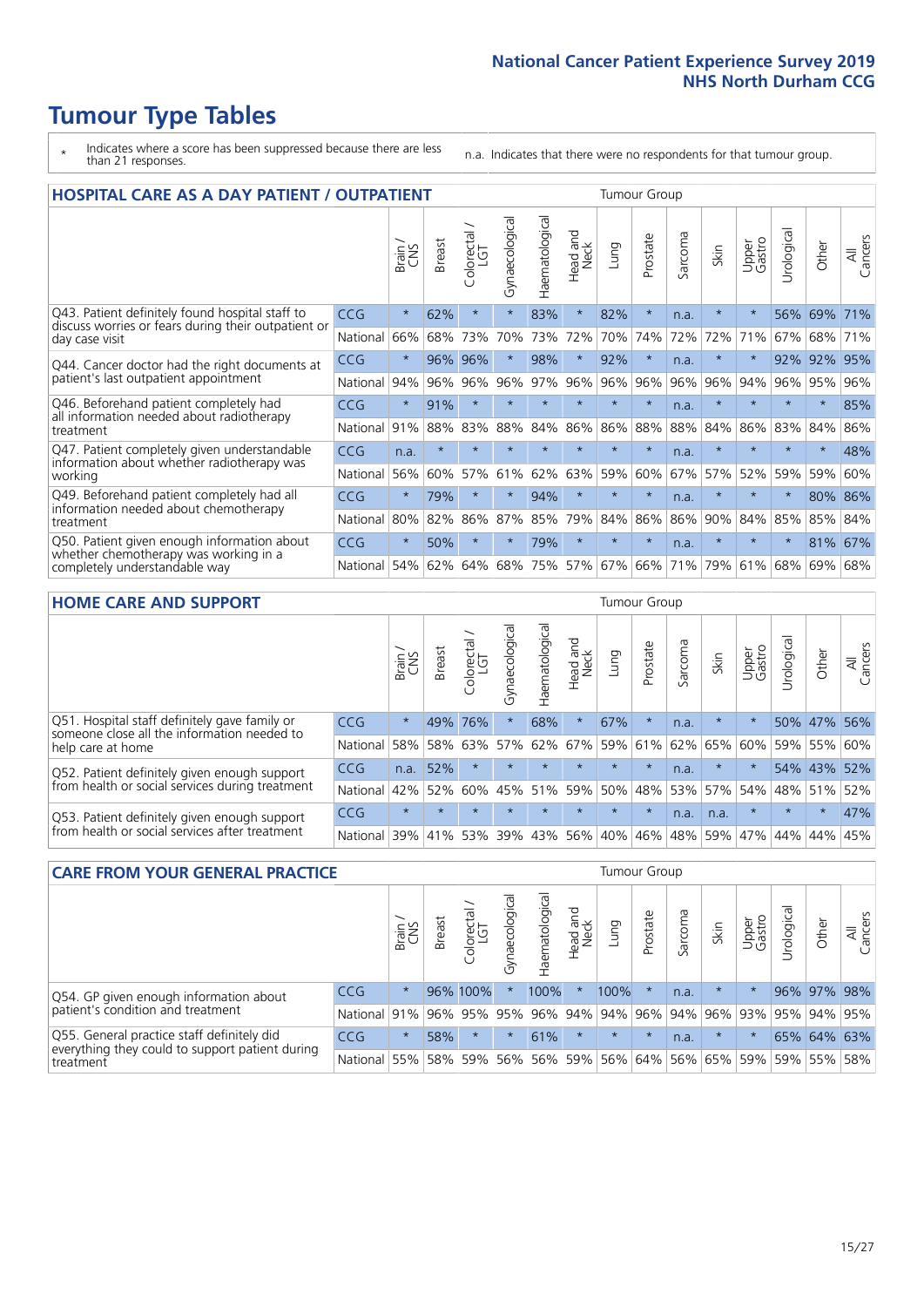# **Tumour Type Tables**

- \* Indicates where a score has been suppressed because there are less than 21 responses.
- n.a. Indicates that there were no respondents for that tumour group.

#### **YOUR OVERALL NHS CARE** THE TWO CONTROLLER THE THE THROUP CHANGE THE TUMOUR GROUP

| Haematological<br>Gynaecological<br>Urological<br>Colorectal<br>LGT<br><b>Bad and</b><br>Neck<br>Sarcoma<br>Prostate<br>All<br>Cancers<br>Upper<br>Gastro<br><b>Breast</b><br>Other<br>Lung<br>Skin<br>Brain<br>Head<br>Q56. Different people treating and caring for<br>$\star$<br>77%<br>$\ast$<br>73%<br>CCG<br>58%<br>77%<br>89%<br>$\star$<br>74%<br>$\star$<br>78%<br>73%<br>n.a.<br>patient always work well together to give best<br>70%<br>79%<br>60%<br>73%<br>75%<br>73%<br>73%<br>75%<br>69%<br>68%<br>73%<br>National<br>73%<br>69%<br>74%<br>possible care<br>43%<br>$\star$<br>32%<br>44%<br>$\ast$<br>$\star$<br>$\star$<br>24%<br><b>CCG</b><br>39%<br>29%<br>33%<br>n.a.<br>Q57. Patient given a care plan<br>39%<br>40%<br>36%<br>40%<br>34%<br>36%<br>36%<br>34%<br>44%<br>36%<br>33%<br>National<br>41%<br>31%<br>38%<br>91%<br>92%<br>93%<br>$\ast$<br>89%<br>83%<br>88%<br>$\star$<br>$\star$<br>82%<br>90%<br>CCG<br>n.a.<br>Q58. Overall the administration of care was good<br>or very good<br>88%<br>88%<br>87%<br>91%<br>90%<br>90% 88%<br>90%<br>86%<br>National<br>85%<br>90%<br>85%<br>87% 89%<br>Q59. Patient felt length of time for attending<br>$\star$<br>78% 82%<br>CCG<br>79% 84%<br>87%<br>$\star$<br>$\star$<br>$\star$<br>$\star$<br>81%<br>71%<br>79%<br>n.a.<br>clinics and appointments for cancer was about<br>58%<br>66%<br>National<br>73%<br>66%<br>71%<br>71%<br>76%<br>68%<br>73%<br>66%<br>75%<br>64%<br>68%<br>69%<br>right<br>$\star$<br><b>CCG</b><br>40%<br>31%<br>33%<br>$\ast$<br>50%<br>19%<br>$\ast$<br>11%<br>30%<br>29%<br>$\star$<br>n.a.<br>Q60. Someone discussed with patient whether<br>they would like to take part in cancer research<br>42%<br>33%<br>21%<br>36%<br>20%<br>National<br>30%<br>32%<br>31%<br>34%<br>31%<br>36%<br>21%<br>32%<br>30%<br>$\star$<br>$\ast$<br><b>CCG</b><br>8.6<br>8.8<br>9.1<br>8.4<br>$\ast$<br>8.8<br>$\star$<br>8.9<br>$\star$<br>8.8<br>8.8<br>n.a.<br>Q61. Patient's average rating of care scored from<br>very poor to very good<br>National<br>8.6<br>8.8<br>8.7<br>8.9<br>8.8<br>8.8<br>8.8<br>8.8<br>8.9<br>8.7<br>8.7<br>8.7<br>8.8<br>8.9 |  |  |  |  |  |  |  |  |  |
|---------------------------------------------------------------------------------------------------------------------------------------------------------------------------------------------------------------------------------------------------------------------------------------------------------------------------------------------------------------------------------------------------------------------------------------------------------------------------------------------------------------------------------------------------------------------------------------------------------------------------------------------------------------------------------------------------------------------------------------------------------------------------------------------------------------------------------------------------------------------------------------------------------------------------------------------------------------------------------------------------------------------------------------------------------------------------------------------------------------------------------------------------------------------------------------------------------------------------------------------------------------------------------------------------------------------------------------------------------------------------------------------------------------------------------------------------------------------------------------------------------------------------------------------------------------------------------------------------------------------------------------------------------------------------------------------------------------------------------------------------------------------------------------------------------------------------------------------------------------------------------------------------------------------------------------------------------------------------------------------------------------------------------------------------------------------------------------------------------------------------------------------------------|--|--|--|--|--|--|--|--|--|
|                                                                                                                                                                                                                                                                                                                                                                                                                                                                                                                                                                                                                                                                                                                                                                                                                                                                                                                                                                                                                                                                                                                                                                                                                                                                                                                                                                                                                                                                                                                                                                                                                                                                                                                                                                                                                                                                                                                                                                                                                                                                                                                                                         |  |  |  |  |  |  |  |  |  |
|                                                                                                                                                                                                                                                                                                                                                                                                                                                                                                                                                                                                                                                                                                                                                                                                                                                                                                                                                                                                                                                                                                                                                                                                                                                                                                                                                                                                                                                                                                                                                                                                                                                                                                                                                                                                                                                                                                                                                                                                                                                                                                                                                         |  |  |  |  |  |  |  |  |  |
|                                                                                                                                                                                                                                                                                                                                                                                                                                                                                                                                                                                                                                                                                                                                                                                                                                                                                                                                                                                                                                                                                                                                                                                                                                                                                                                                                                                                                                                                                                                                                                                                                                                                                                                                                                                                                                                                                                                                                                                                                                                                                                                                                         |  |  |  |  |  |  |  |  |  |
|                                                                                                                                                                                                                                                                                                                                                                                                                                                                                                                                                                                                                                                                                                                                                                                                                                                                                                                                                                                                                                                                                                                                                                                                                                                                                                                                                                                                                                                                                                                                                                                                                                                                                                                                                                                                                                                                                                                                                                                                                                                                                                                                                         |  |  |  |  |  |  |  |  |  |
|                                                                                                                                                                                                                                                                                                                                                                                                                                                                                                                                                                                                                                                                                                                                                                                                                                                                                                                                                                                                                                                                                                                                                                                                                                                                                                                                                                                                                                                                                                                                                                                                                                                                                                                                                                                                                                                                                                                                                                                                                                                                                                                                                         |  |  |  |  |  |  |  |  |  |
|                                                                                                                                                                                                                                                                                                                                                                                                                                                                                                                                                                                                                                                                                                                                                                                                                                                                                                                                                                                                                                                                                                                                                                                                                                                                                                                                                                                                                                                                                                                                                                                                                                                                                                                                                                                                                                                                                                                                                                                                                                                                                                                                                         |  |  |  |  |  |  |  |  |  |
|                                                                                                                                                                                                                                                                                                                                                                                                                                                                                                                                                                                                                                                                                                                                                                                                                                                                                                                                                                                                                                                                                                                                                                                                                                                                                                                                                                                                                                                                                                                                                                                                                                                                                                                                                                                                                                                                                                                                                                                                                                                                                                                                                         |  |  |  |  |  |  |  |  |  |
|                                                                                                                                                                                                                                                                                                                                                                                                                                                                                                                                                                                                                                                                                                                                                                                                                                                                                                                                                                                                                                                                                                                                                                                                                                                                                                                                                                                                                                                                                                                                                                                                                                                                                                                                                                                                                                                                                                                                                                                                                                                                                                                                                         |  |  |  |  |  |  |  |  |  |
|                                                                                                                                                                                                                                                                                                                                                                                                                                                                                                                                                                                                                                                                                                                                                                                                                                                                                                                                                                                                                                                                                                                                                                                                                                                                                                                                                                                                                                                                                                                                                                                                                                                                                                                                                                                                                                                                                                                                                                                                                                                                                                                                                         |  |  |  |  |  |  |  |  |  |
|                                                                                                                                                                                                                                                                                                                                                                                                                                                                                                                                                                                                                                                                                                                                                                                                                                                                                                                                                                                                                                                                                                                                                                                                                                                                                                                                                                                                                                                                                                                                                                                                                                                                                                                                                                                                                                                                                                                                                                                                                                                                                                                                                         |  |  |  |  |  |  |  |  |  |
|                                                                                                                                                                                                                                                                                                                                                                                                                                                                                                                                                                                                                                                                                                                                                                                                                                                                                                                                                                                                                                                                                                                                                                                                                                                                                                                                                                                                                                                                                                                                                                                                                                                                                                                                                                                                                                                                                                                                                                                                                                                                                                                                                         |  |  |  |  |  |  |  |  |  |
|                                                                                                                                                                                                                                                                                                                                                                                                                                                                                                                                                                                                                                                                                                                                                                                                                                                                                                                                                                                                                                                                                                                                                                                                                                                                                                                                                                                                                                                                                                                                                                                                                                                                                                                                                                                                                                                                                                                                                                                                                                                                                                                                                         |  |  |  |  |  |  |  |  |  |
|                                                                                                                                                                                                                                                                                                                                                                                                                                                                                                                                                                                                                                                                                                                                                                                                                                                                                                                                                                                                                                                                                                                                                                                                                                                                                                                                                                                                                                                                                                                                                                                                                                                                                                                                                                                                                                                                                                                                                                                                                                                                                                                                                         |  |  |  |  |  |  |  |  |  |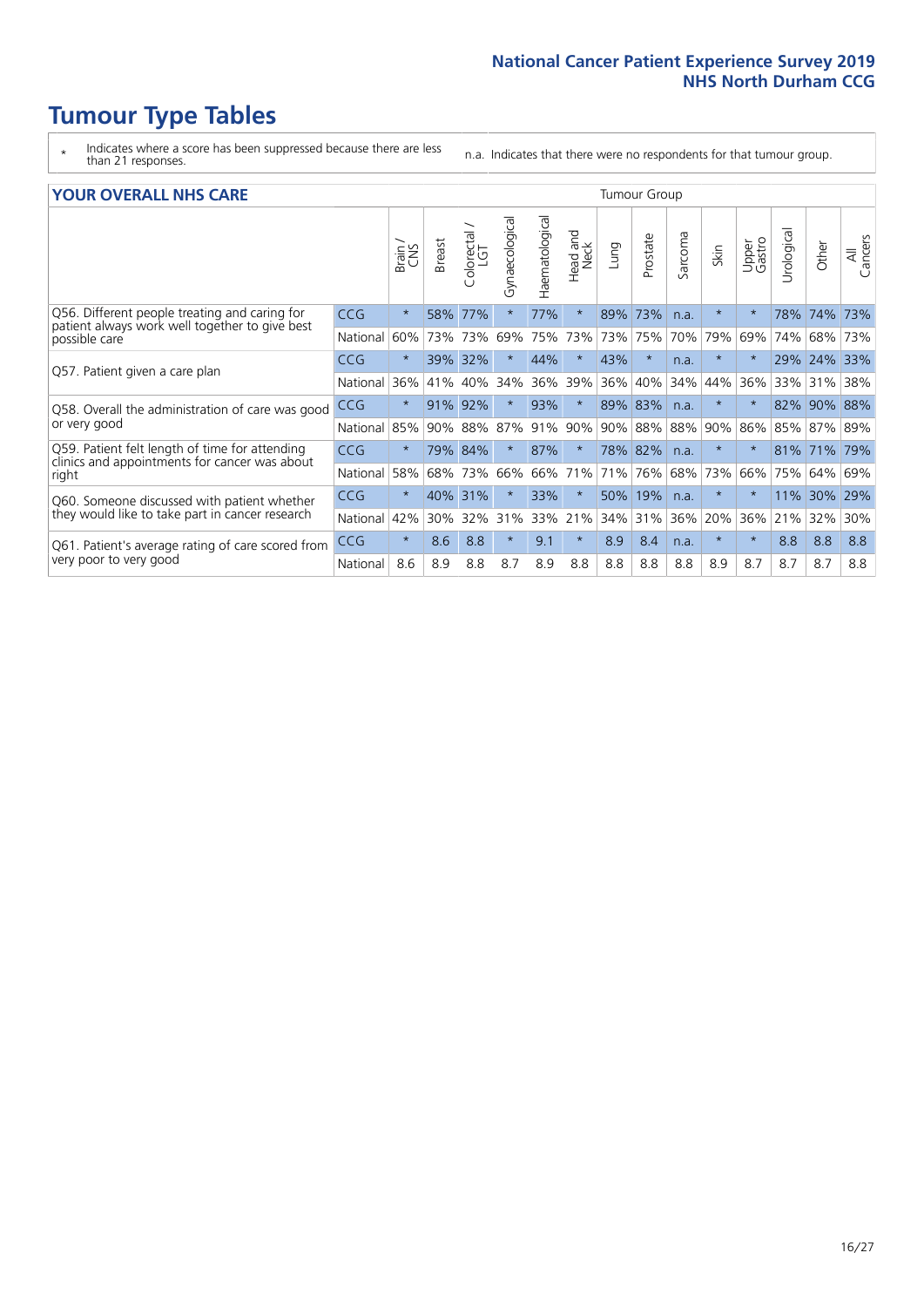### **Year on Year Charts**





#### **DIAGNOSTIC TESTS**





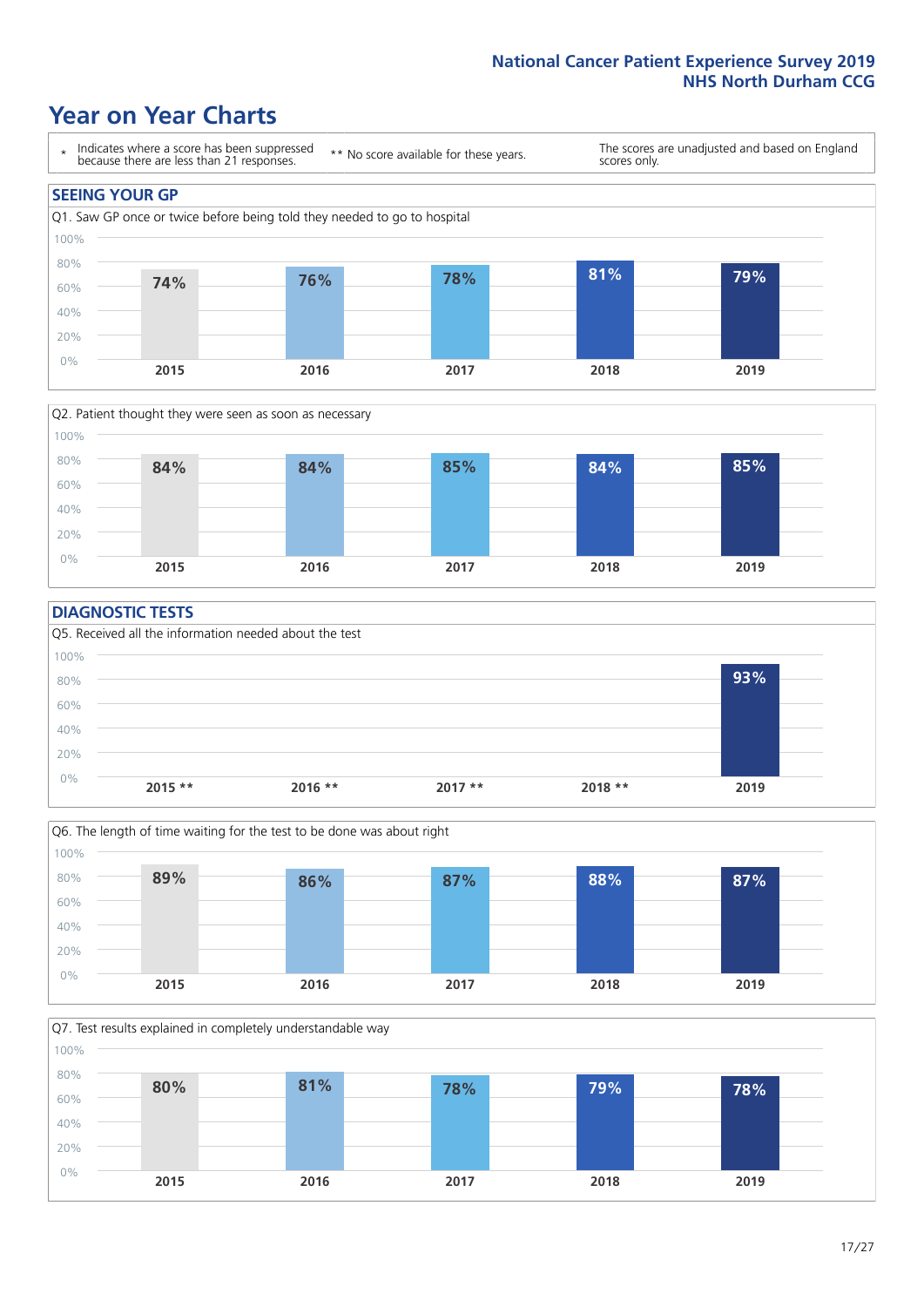### **Year on Year Charts**

\* Indicates where a score has been suppressed because there are less than 21 responses.

\*\* No score available for these years.

The scores are unadjusted and based on England scores only.









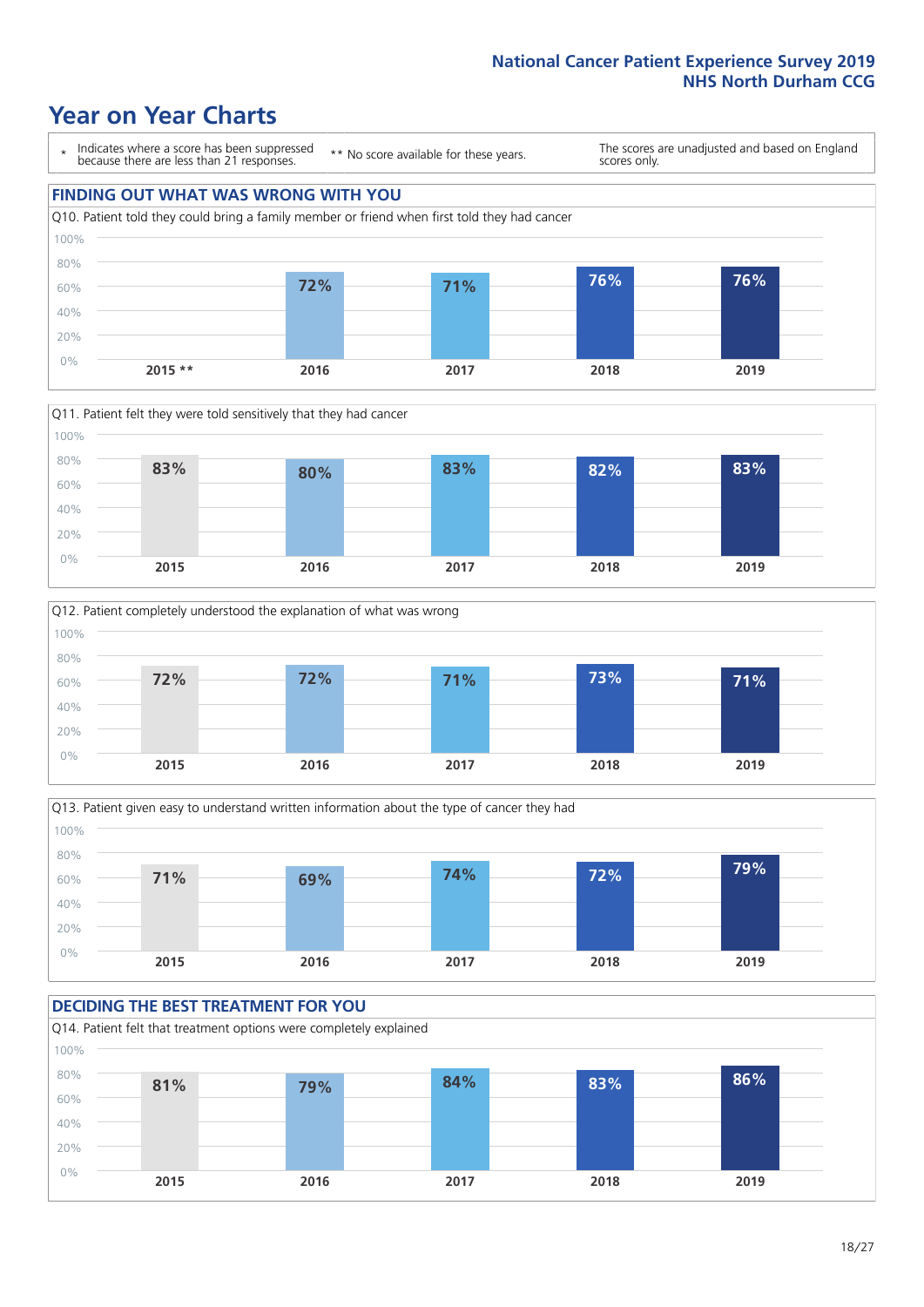### **Year on Year Charts**







Q18. Patient definitely involved as much as they wanted in decisions about care and treatment  $0%$ 20% 40% 60% 80% 100% **2015 \*\* 2016 \*\* 2017 \*\* 2018 \*\* 2019 77%**

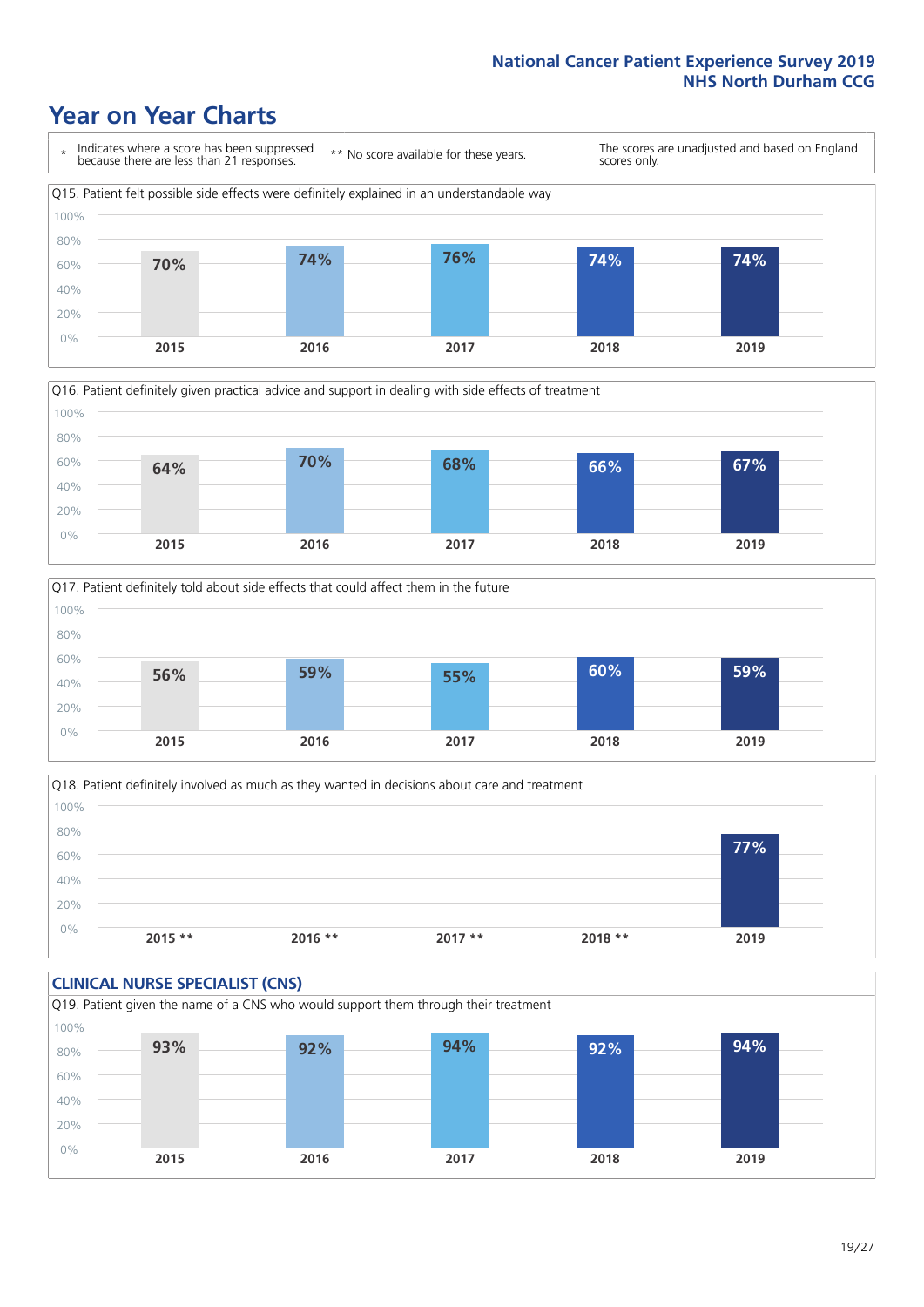### **Year on Year Charts**











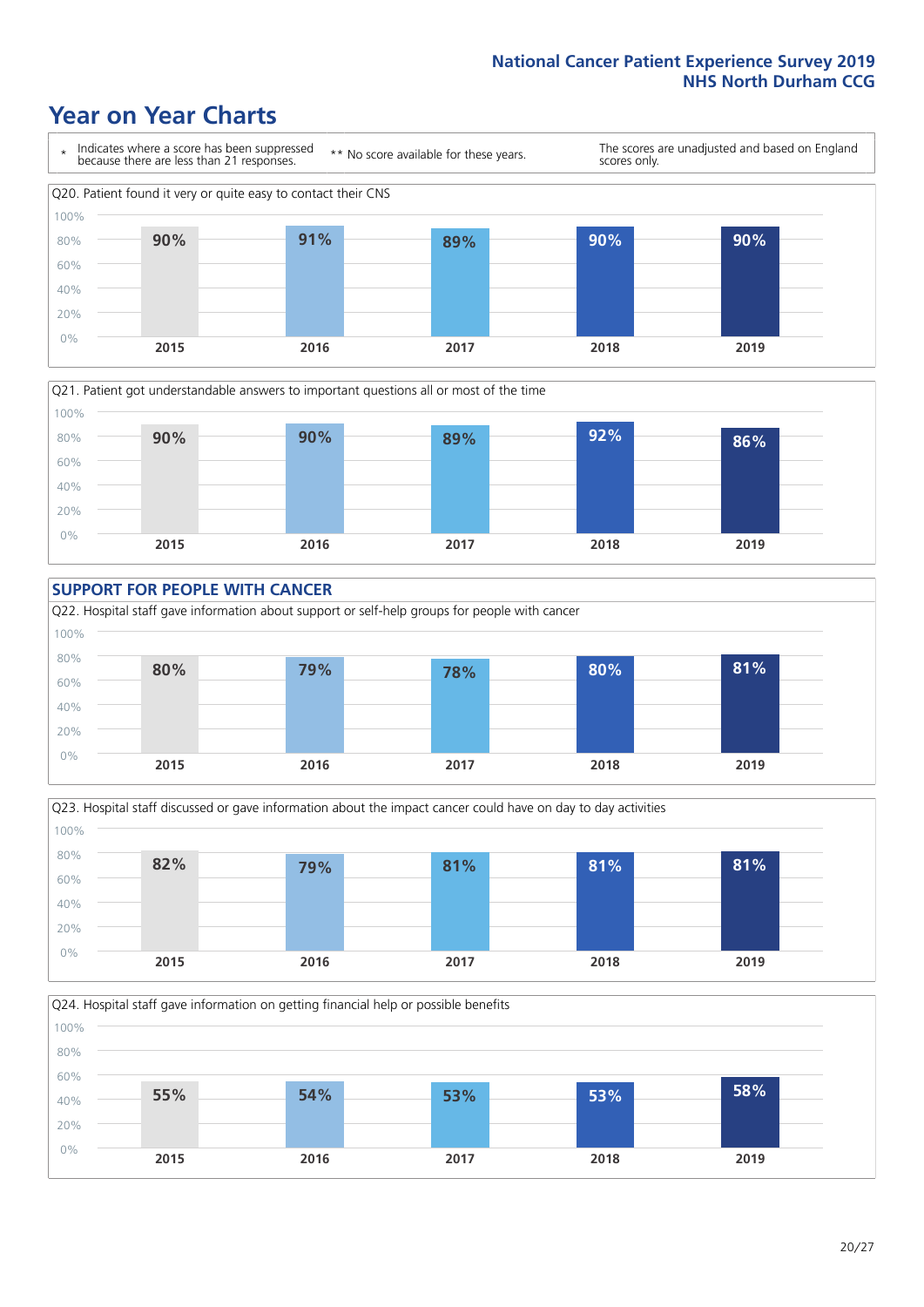### **Year on Year Charts**



#### **OPERATIONS**





### **HOSPITAL CARE AS AN INPATIENT** Q30. Hospital staff didn't talk in front of patient as if patient wasn't there 0% 20% 40% 60% 80% 100% **2015 \*\* 2016 \*\* 2017 \*\* 2018 \*\* 2019 83%**

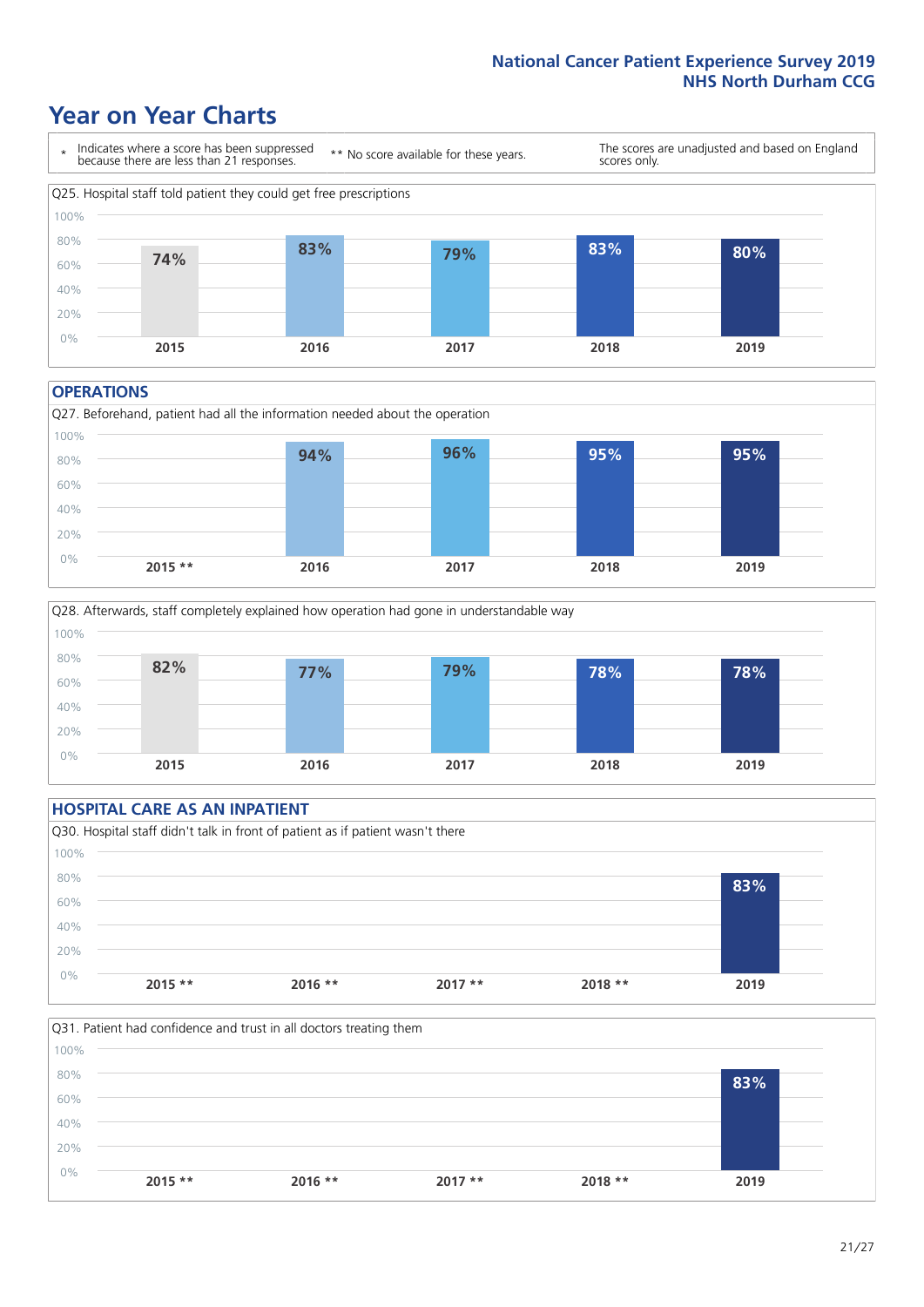### **Year on Year Charts**









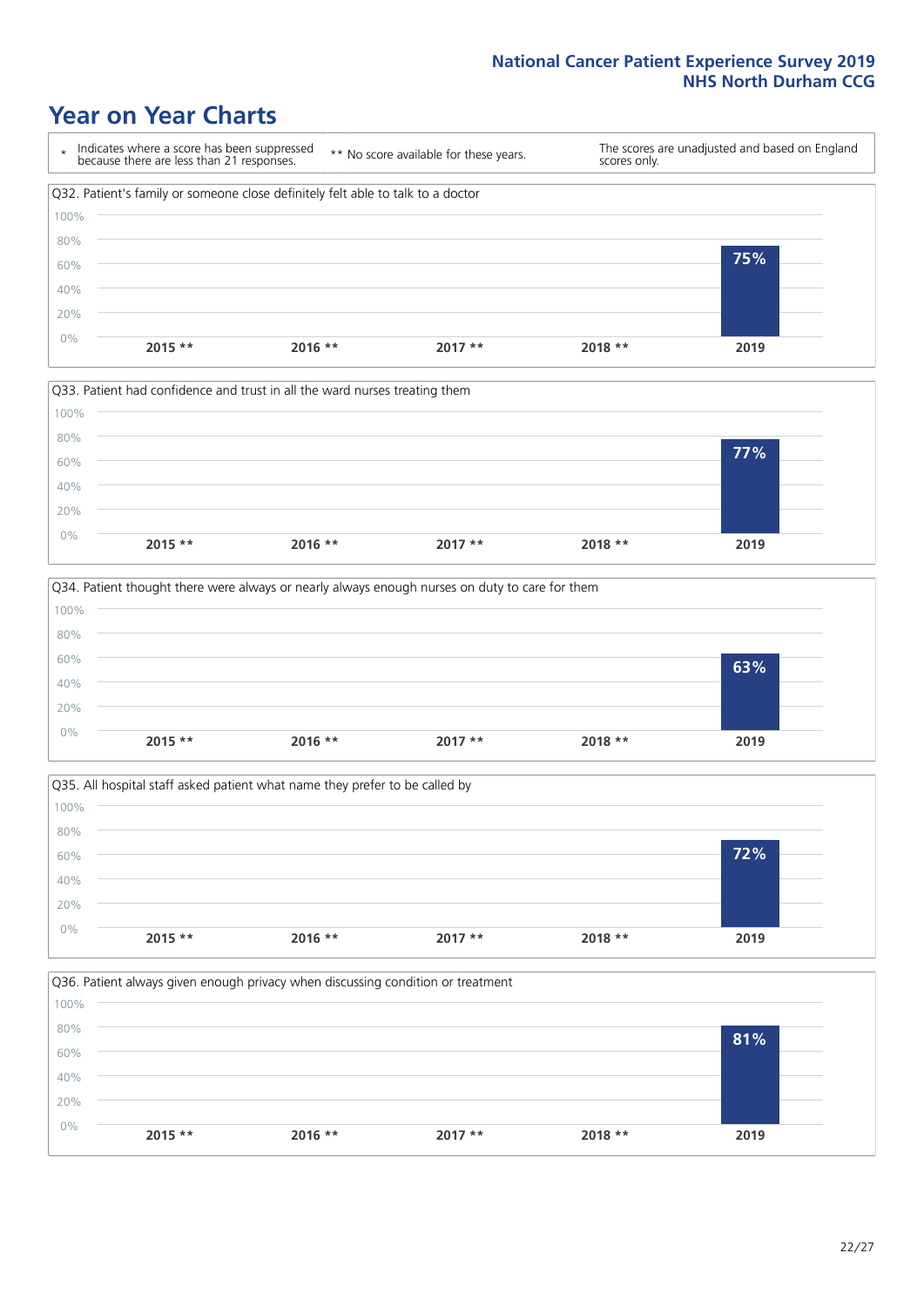### **Year on Year Charts**

\* Indicates where a score has been suppressed because there are less than 21 responses. \*\* No score available for these years. The scores are unadjusted and based on England scores only. Q37. Patient definitely found hospital staff to discuss worries or fears during their inpatient visit 0% 20% 40% 60% 80% 100% **2015 \*\* 2016 \*\* 2017 \*\* 2018 \*\* 2019 55%**







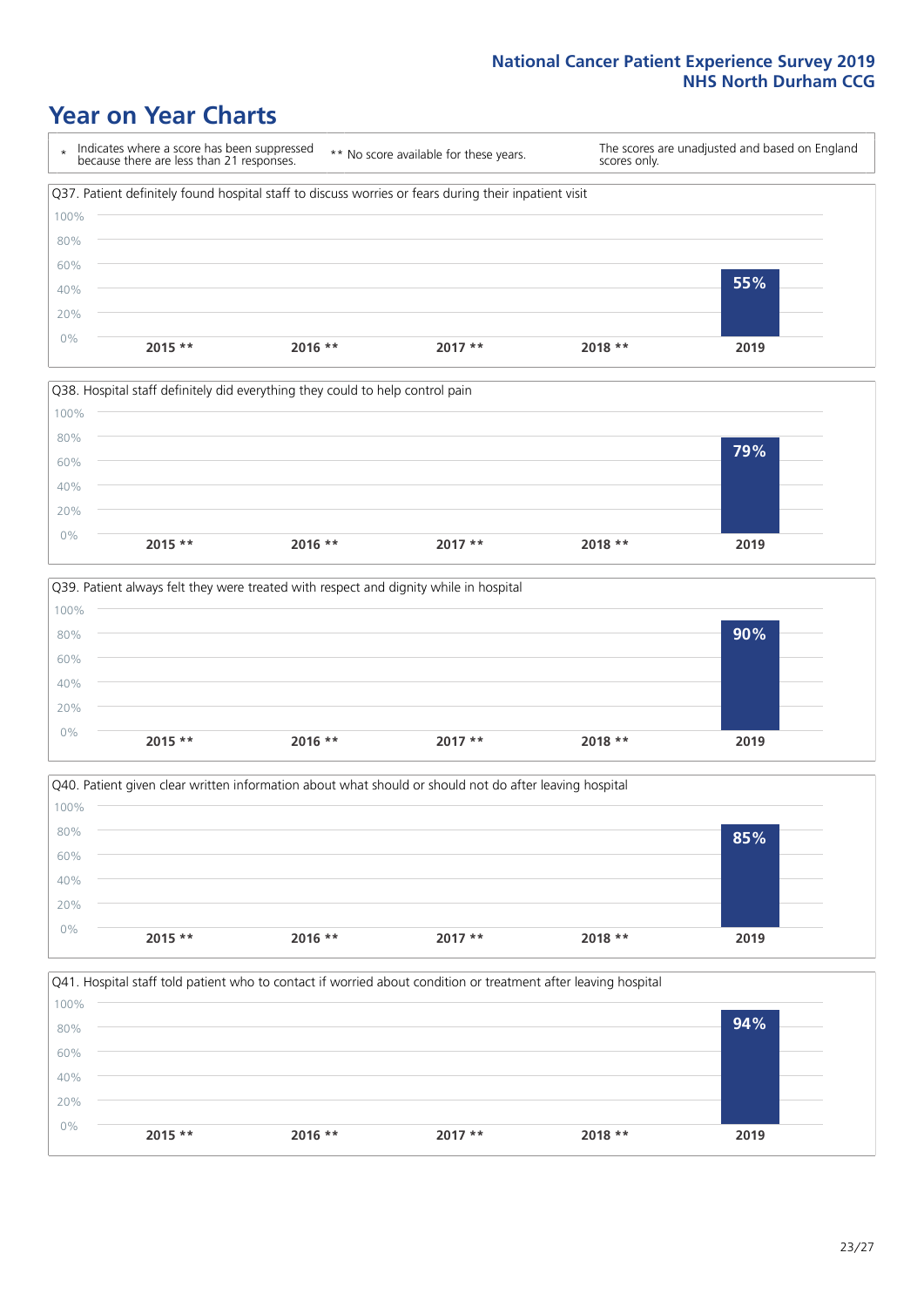### **Year on Year Charts**

\* Indicates where a score has been suppressed because there are less than 21 responses.

\*\* No score available for these years.

The scores are unadjusted and based on England scores only.

### **HOSPITAL CARE AS A DAY PATIENT / OUTPATIENT**









Q49. Beforehand patient completely had all information needed about chemotherapy treatment

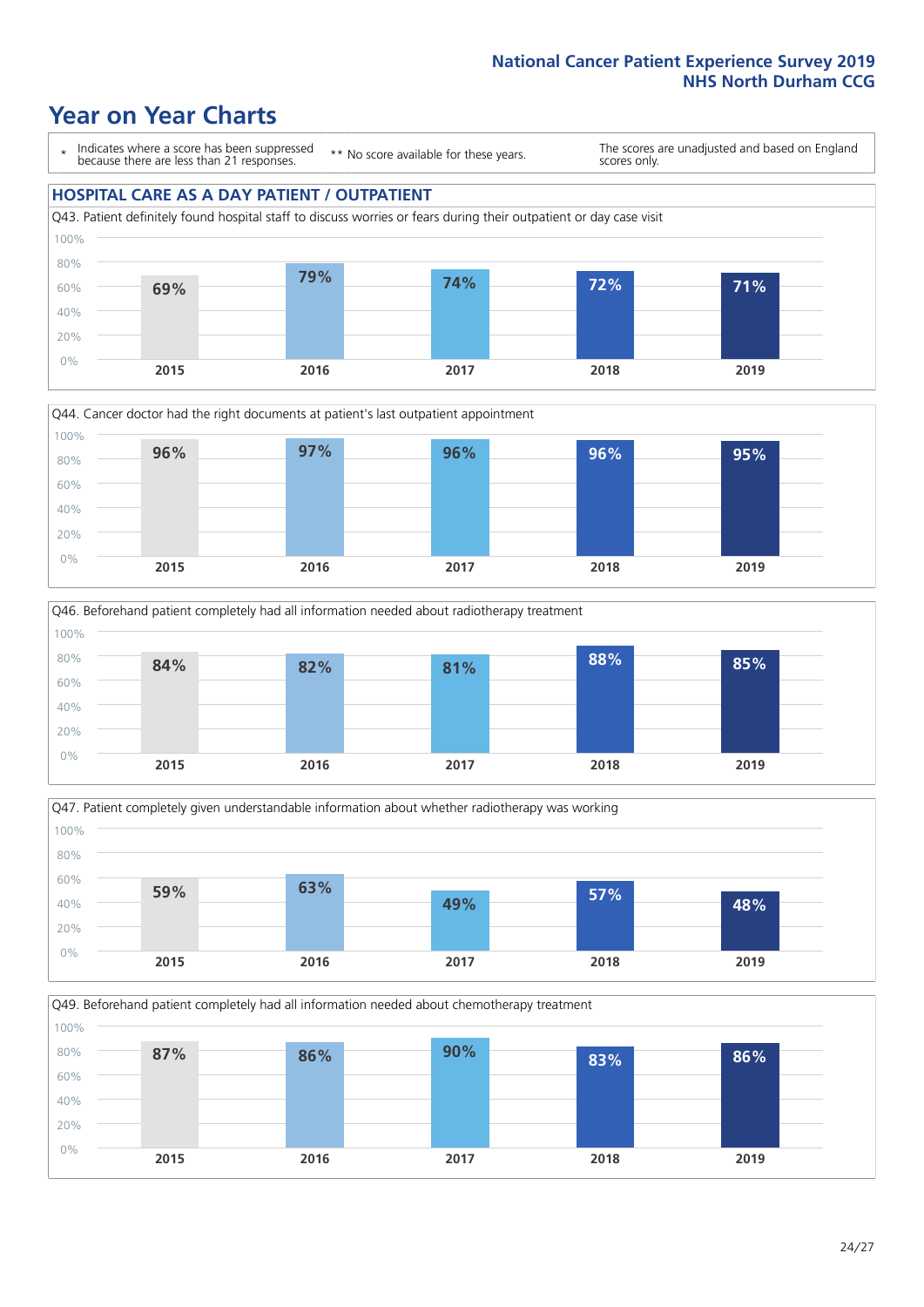### **Year on Year Charts**



#### **HOME CARE AND SUPPORT**







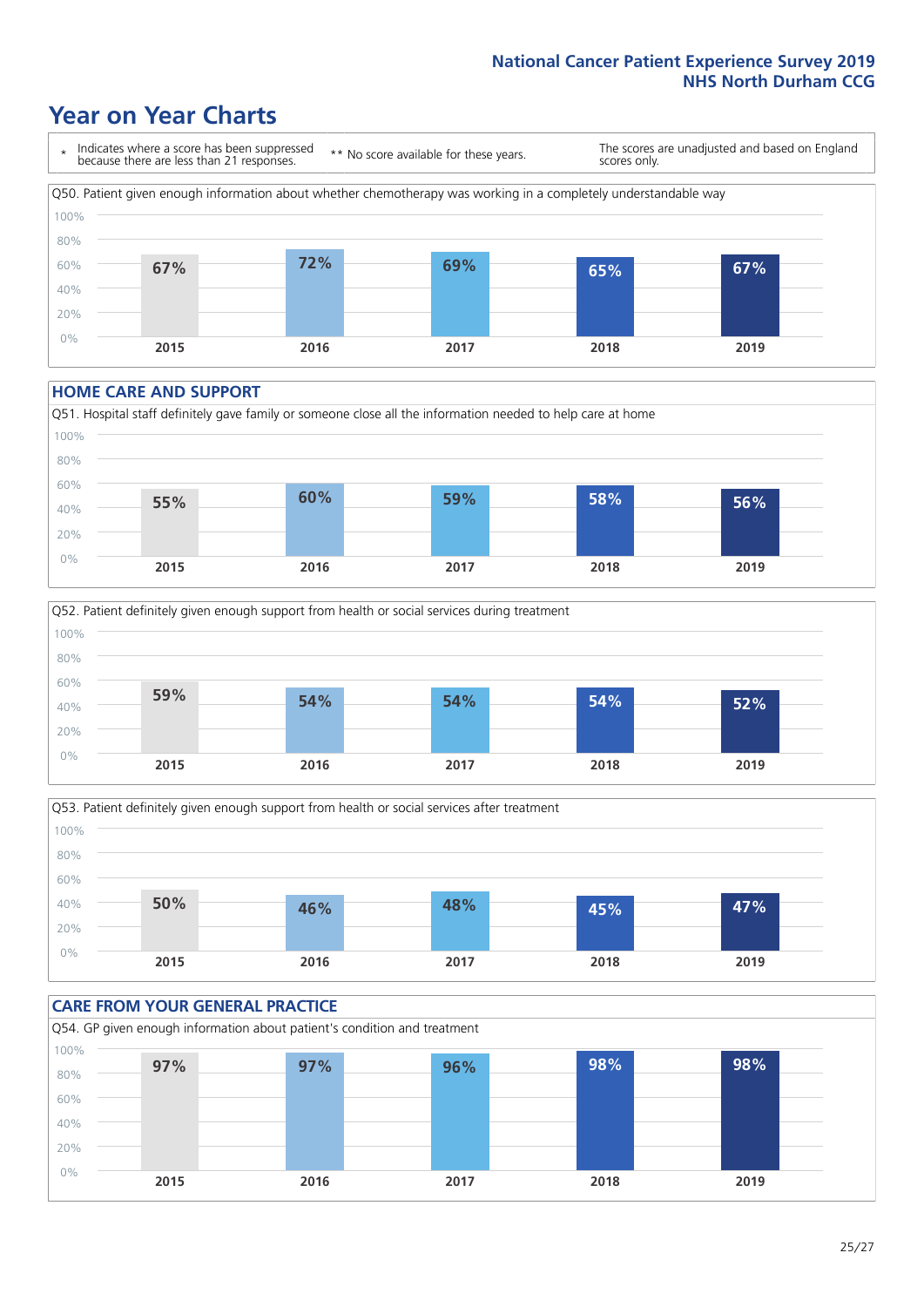### **Year on Year Charts**

\* Indicates where a score has been suppressed because there are less than 21 responses. \*\* No score available for these years. The scores are unadjusted and based on England scores only. Q55. General practice staff definitely did everything they could to support patient during treatment 0% 20% 40% 60% 80% 100% **2015 2016 2017 2018 2019 68% 65% 64% 67% 63%**

#### **YOUR OVERALL NHS CARE**

0% 20%







**2015 2016 2017 2018 2019**

Q59. Patient felt length of time for attending clinics and appointments for cancer was about right 40% 60% 80% 100% **73% 74% 77% 77% 79%**